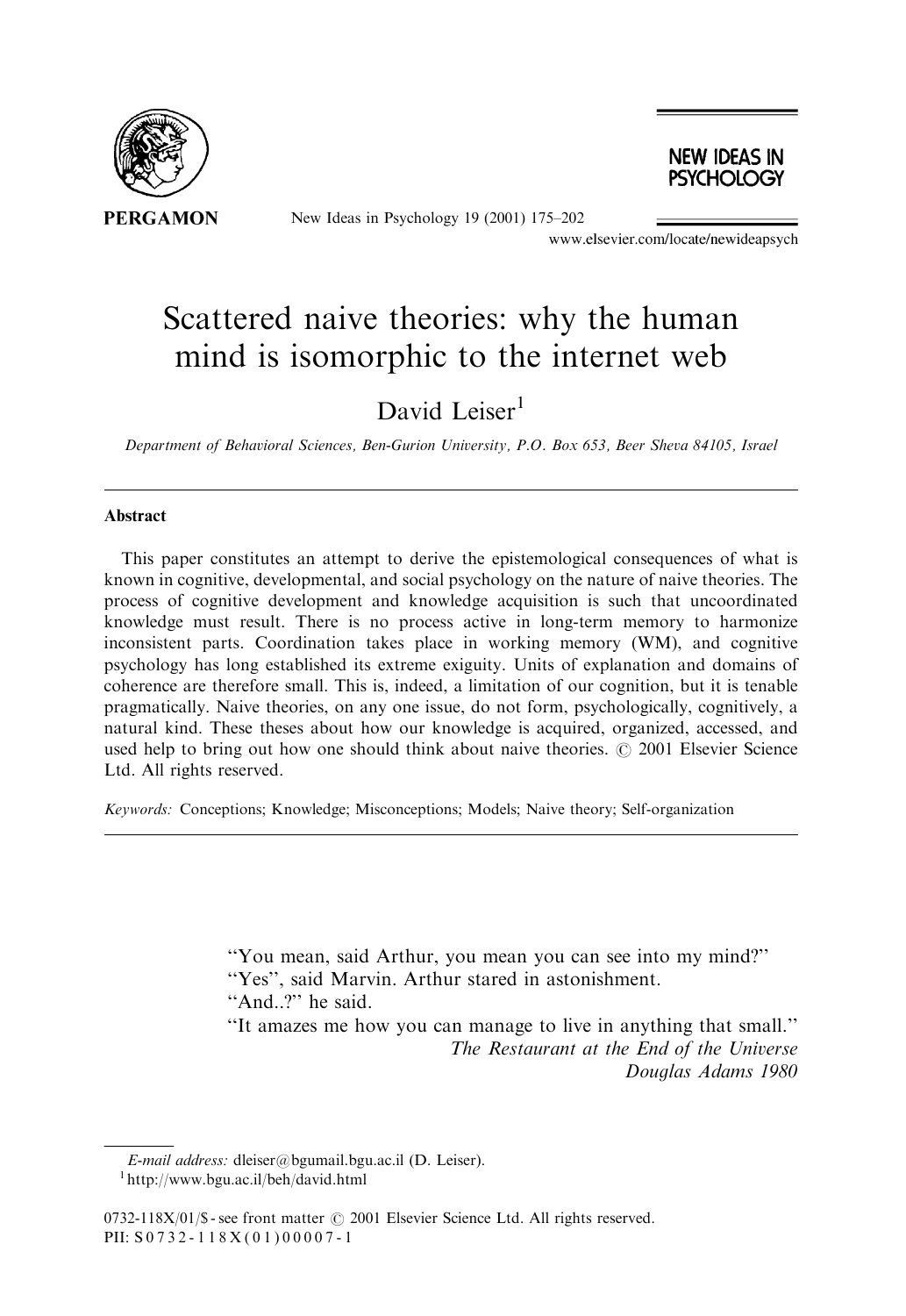# 0. Introduction

This paper attempts to draw an integrative picture of naive knowledge and understanding. In countless interviews of people about everyday topics (illness, weather, economics, couple formation, old age, dieting, etc.), I was struck by how poorly they (we) can justify their assertions, how hesitant they are, and how often they change their mind when challenged. Outside our domains of expertise, our understanding is extremely shallow. Individual judgements are largely made independently from one another, each with a backing that involves only a very small part of our potential, of our store of knowledge, and our critical faculties. Coordination, I will claim, takes place in working memory (WM), and cognitive psychology has long since established how cramped a space this is. Units of explanation and domains of coherence are therefore small. The claim is not that our formulated ideas form an almost haphazard collection of random fragments, though I do think that we tend to be overgenerous in our unreflective assessment of the coherence they exhibit. Some factors lead to coherence beyond the cognitive efforts of the individual. The domain may be ''imported'' already structured. This is the case with the many domains that have substantial practical or social importance, and were structured by the society at large. Alternatively, the domain may be one where the conditions for sub-representational learning are fulfilled. The circumstances for this to occur are not well-understood at present, but enabling factors include frequency of encounter, availability of feedback, and specialized readiness, perhaps an inborn ''acquisition device'' or preparedness to learn (Elman et al., 1996; Keil, 1994). But whenever these conditions are not met, people do not structure their formulated knowledge spontaneously. In everyday life, that is, most of the time, in free conversations, in interviews, even on topics of interest to them, their ideas tend to be unsystematic and are often incoherent. This incoherence is not usually noticed by those who hold the ideas, and it is only when inconsistent beliefs are brought together to consciousness that an attempt is made to harmonize them.

The following short excerpt froman interview will serve as an opening example:

Do you know what it means to ''catch a cold ''? Yes. Do you believe there is such thing. Yes. What is it, what happens?. It's when you go outside on a cold day and are not dressed properly, and it is very cold, then the body reacts by catching a cold. What are additional symptoms? A runny nose, headaches, sometimes backaches. What causes this? Exposure to cold. What exactly happens to the body when this happens? I believe that the coldness affects the body defenses, the body is not strong enough to defend itself against the cold, and then you catch a cold. What causes the cold then? You cannot say it is germs, because it is not germs. The body is busy warming itself and ... Wait wait wait, I have an idea: the body fights the coldness, it is busy warming itself and then all kinds of germs come inside the body and cause the cold and throat aches. And what is the difference with a 'flu'? A 'flu' is caused by germs  $\ldots$  Let's make some order—you said many things. So, you go outside on a cold day, not dressed properly and your hair is wet. What happens? The body is busy warming itself, and then it gets cold, germs attack it, or it just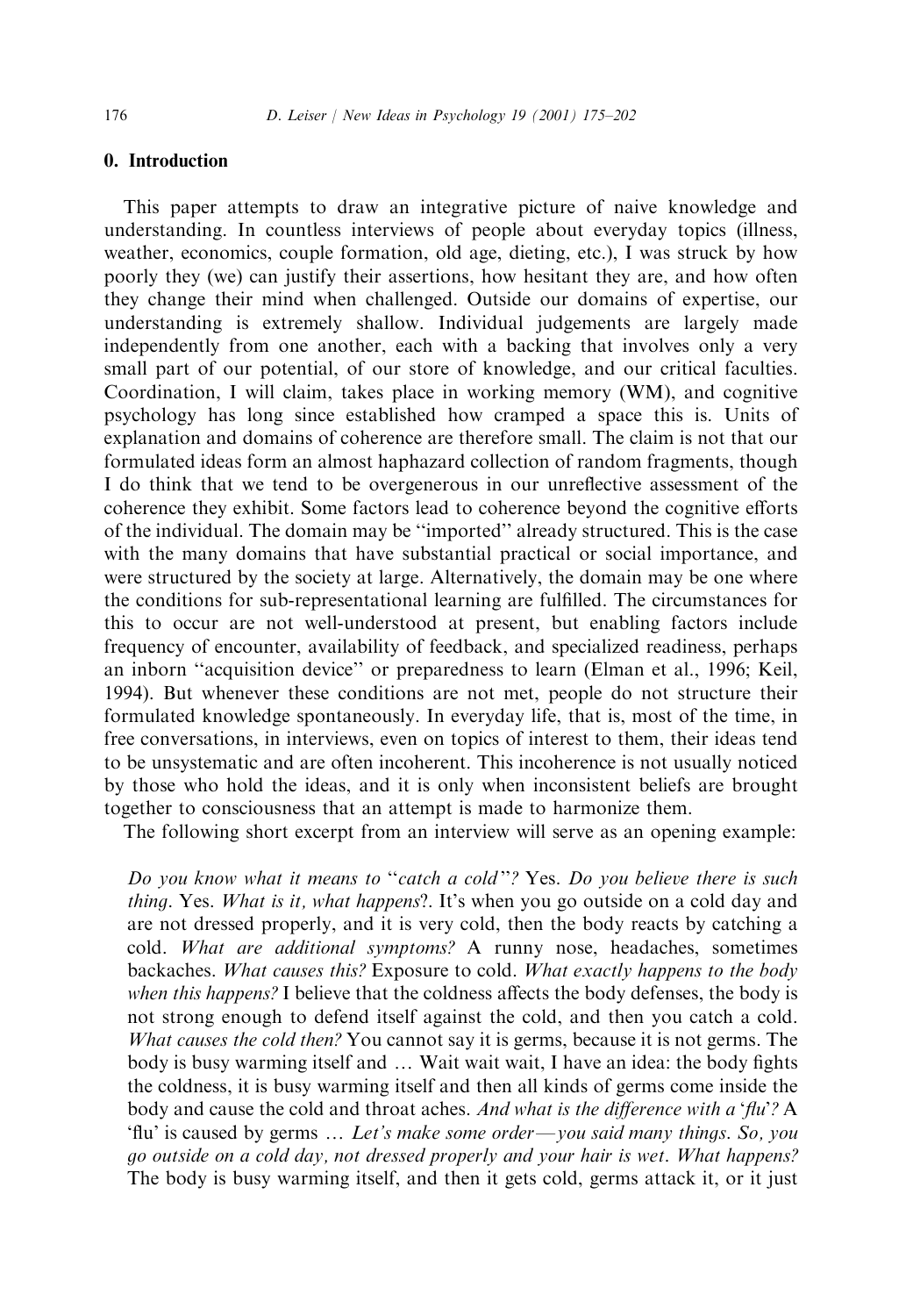catches a cold. Is this how you always thought about it? No, I didn't think about the whole process. I amalways careful to dress warmly when it is cool at night, but I did not think about why I do so.

People "know" that one is liable to "catch a cold" from exposure to cold. They must have on occasion felt a shiver when out in a cold rain. They also know that illnesses are caused by germs. These pieces of knowledge sat quietly together in our subjects' mind until they were questioned about just how exposure to the cold may bring about the ''cold''. At this point, and then only, did they become aware of the tension between the two beliefs, whereupon they tried to find, on the spot, some way to reconcile the two beliefs, which usually took the formof a facilitation effect: exposure to cold facilitates the invasion.<sup>2</sup>

It is, therefore, inappropriate to study someone's naive theory on ''what is a cold, and how do you catch one,'' or on the relation between birth order and personality traits, or on how dieting helps to reduce weight, to mention some topics we studied. Our beliefs on such topics do not form, cognitively, a natural kind. From the cognitivist perspective, the question has no real object and should be reframed. In the following pages, I will present a number of theses about how our knowledge is acquired, organized and accessed; these will help to bring out how one should think about putative naive theories.

#### 1. Knowledge is heterogeneous

Knowledge consists of different cognitive sub-systems. In the following sections, we will review several ways in which this saying is true.

# 1.1. Declarative and procedural knowledge

The distinction between declarative and procedural knowledge is intuitive and ancient, and received an early formulation in the work of Piaget, who studied sensori-motor and representational knowledge, as well as the transition from the former to the latter<sup>3</sup> (Furth, 1975; Piaget, 1951, 1978). The succession of cognitive tools that develop in the course of childhood leave their mark. Vermersch (1979), referring mainly to Piaget's work, contends that developmental psychology is relevant to understand the modalities of adults' cognitive functioning: ''adults display a plurality of cognitive modes of cognitive functioning that may be defined

<sup>&</sup>lt;sup>2</sup> Actually, this is not the case. Roy d'Andrade (1995) reports the result of scientific studies that fail to demonstrate such an effect, even though many Americans believe it is real, but he does not explain the origin of this misconception. The need to reconcile incompatible beliefs readily accounts for it.

<sup>&</sup>lt;sup>3</sup>His book, called in English "Play, dreams and imitation in childhood," is called in French "La formation du symbôle chez l'enfant: imitation, jeu et rêve, image et représentation" that is: "The formation of the symbol in the child: Imitation, play and dream, image and representation''. The badly maimed title was presumably thought to be more saleable.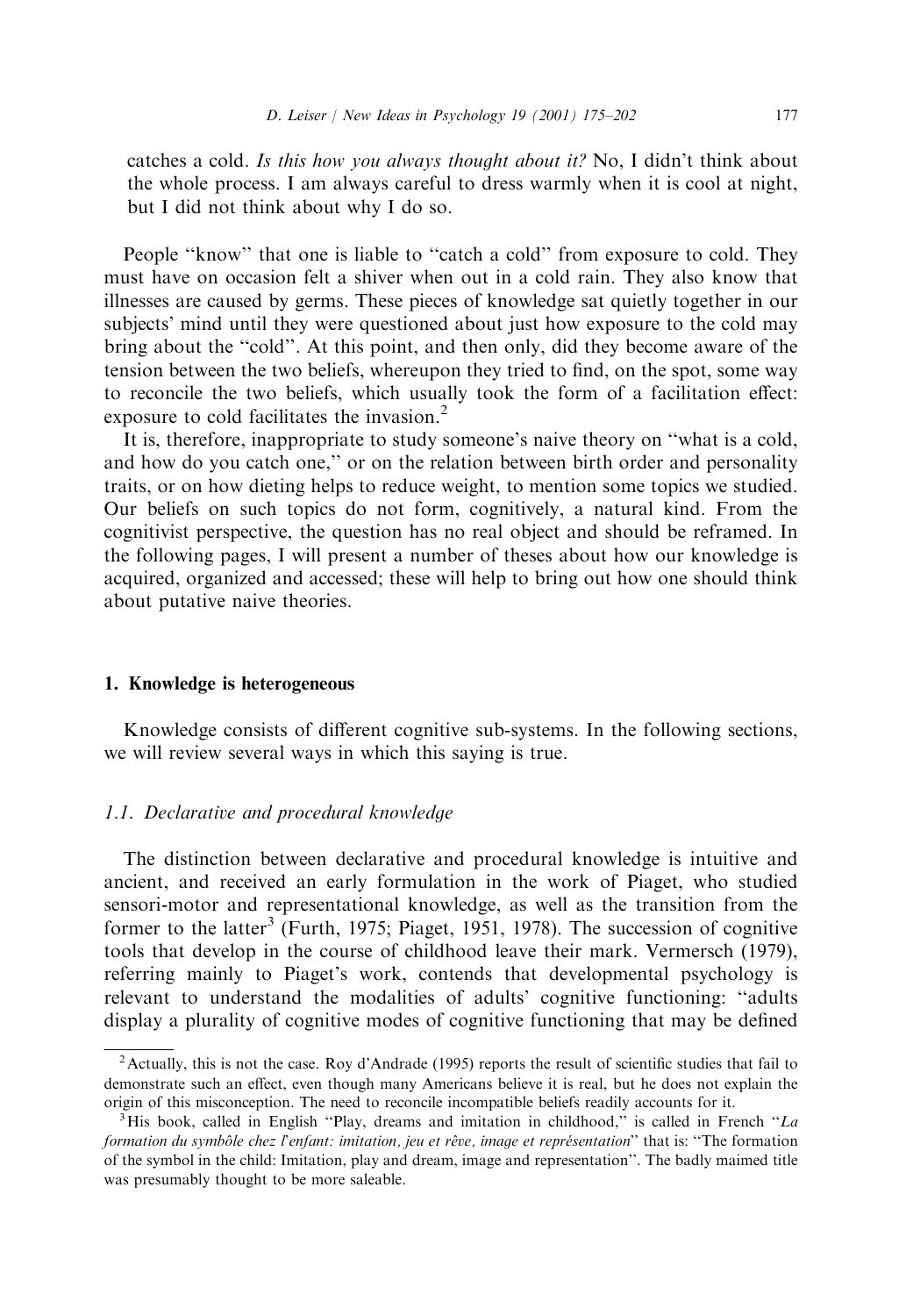and identified on the basis of the discontinuous character of the development of cognitive instruments (p. 63).''

Ryle (1949) distinguished ''knowing that'' and ''knowing how''. Under Ryle's formulation, declarative knowledge can be ''declared'', which implies a propositional form, and conscious knowledge (Knowlton, 1997). The distinction forms the basis of Anderson's well-known ACT models (Anderson, 1983, 1993), albeit in modified form. In ACT, procedural knowledge itself is represented in a propositional fashion by the so-called ''production rules'' (Clark & Toribio, 1998; Newell, 1990), while concepts and productions are connected by webs of associations that determine the probability of their being activated and, therefore, the likelihood of their affecting ongoing cognitive activity. This departure is fundamental to the model, since the condition for activating a production rule is formulated in terms of the very concepts that form the declarative knowledge.

Sloman (1996a, b), in an extensive review of the literature, made the case for a related contrast between *associative* and *rule-based processing*. One system is associative because its computations reflect similarity structure and relations of temporal contiguity. The other is rule-based because it operates on symbolic structures that have logical content and variables, and because its computations have the properties that are normally assigned to rules. Detailed review of numerous phenomena reported in the literature and, in particular, the existence of simultaneous contradictory beliefs is marshaled as evidence for separate associative and rule-based systems. A related illustration is provided by the classic Müller–Lyer illusion, where two lines are known to be the same in size, yet perceived to be of different sizes.

The distinction between the two knowledge systems underlies the debate in a fairly well-researched substantive field, that of naive or intuitive physics. It has long been known (e.g., McCloskey, 1983; Piaget & Garcia, 1974; Shanon, 1976) that adults' knowledge of simple trajectories is systematically flawed. There are two classes of explanations for there findings. The first postulates a general mental model that dictates the form of their errors, such as an Aristotelian or medieval model of mechanics. A problem with this view is that people seem not to be internally consistent (Cooke & Breedin, 1994; diSessa, 1993; Kaiser et al., 1992; Ranney, 1994). The second view is that such knowledge as people have about mechanics consists in a collection of non-verbal cognitive tools (Cooke & Breedin, 1994; Yates et al. 1988). These may have evolved independently to handle a variety of phenomena individually, and are, therefore, situation-specific and not necessarily consistent with one another. The relations between the two types of knowledge are complex. According to Cooke and Breedin (1994), the theory, to the extent that one is requested, is ''constructed on the fly''. Keil (1994) similarly contrasts explanation and expertise: ''Some forms of expertise might be based on explanatory systems or combinations thereof, whereas others would be based on our fallback mechanisms of association and automatization (p. 252).'' Explanation he goes on to claim, would rely on a small number of construal systems, while expertise would be constituted of a multitude of tiny systems.

While these dichotomies of procedural/declarative or associative/rule-based are convenient, they collapse several distinctions (Gigerenzer & Regier, 1996).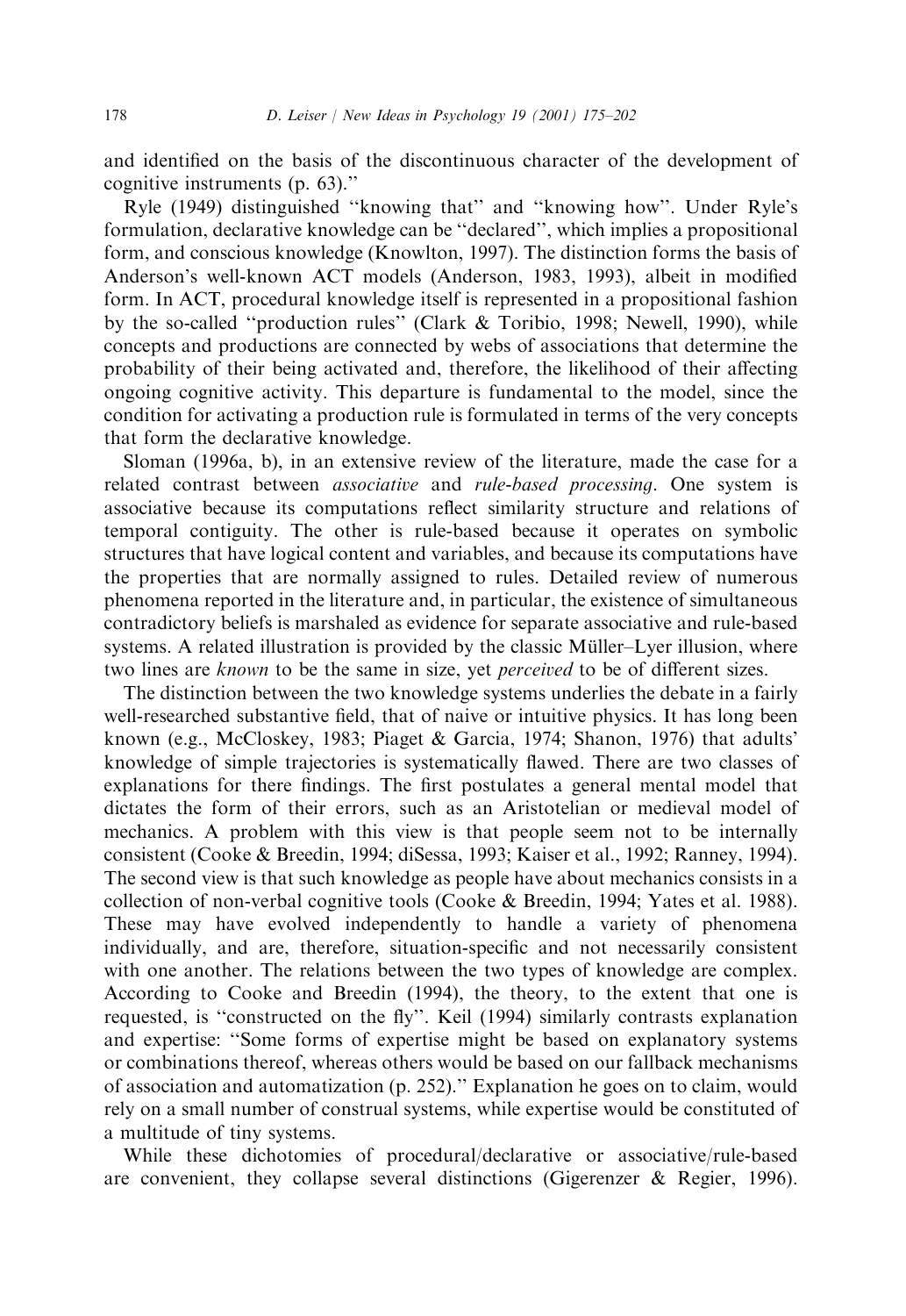Procedural knowledge itself can take several different forms. It may rely on individual traces of many exemplars and past encounters, as in instance theory (Logan, 1988), Hintzman's (1986) Minerva model (see also Aha, 1998), or the sedimentation of many encounters (as in neural nets or classical learning models). The variety of ways of representing knowledge constitutes a fundamental feature of our cognitive makeup (Shanks, 1997). Congenial views have also been arrived at in the brain-systems literature, where declarative knowledge has been operationalized as that which amnesic patients cannot learn, or only with great difficulty (Knowlton, 1997; Shimamura, 1986). The prevailing view is that its converse, ''non-declarative knowledge'', does not correspond to a single system, but covers multiple implicit processing systems that may have different properties (Squire, Knowlton, & Musen, 1993). It turns out that an impressive range of learning phenomena can be demonstrated in amnesics: skills, priming effects, artificial grammars, fuzzy categories, and exemplar-based knowledge are all preserved, which implies, in this perspective, that these manifestations of learning do not rely on declarative knowledge (Knowlton, 1997).

The following illustration relates to a topic to which our subjects (young men and women) had given extensive though: what makes for a stable couple (Sher, 1999). The topic itself is of central and personal importance to young adults (aged 20–30); it forms the focus of frequent gossiping, the background of many movies and books. If a topic like this was not systematized in a theory, what will?

The interview included several phases. (1) List 3 women and 3 men you know well, by their first names. Would Male 2 and Female 1 form a stable couple? would Female 2 with Male 3? (2) Explain your responses. (3) Suppose you were a professional matchmaker, what would you be looking for? (4) Please list several couples you know well. (5) Do your principles fit these couples?

When asked whether, say, Ariel and Yael, would forma stable couple, subjects pondered for a while, then produced confidently an answer, though as a rule they had the greatest difficulty in justifying it. There is no telling what exactly went on in their mind, but it certainly did not consist in checking whether a certain known formula was true of the proposed union. In the next phase of the experiment, they were asked, in effect, what are the conditions for forming a stable union? Subjects almost always claimed at the outset that resemblance is a first requirement (in personality, interests, phase in life, background, even physical resemblance). After a while, they took this back, and became puzzled, for that theory rarely fits the couples they know. Some then proceeded to say that some properties must be similar, others need not, but find it hard to specify this further. Some also introduce, later on, the importance of complementary properties, such that partners balance each other. ''He is quiet, she is outgoing. He gives her peace; she forces him to get out of himself.'' And many subjects conclude that love is irrational: it is a special kind of "chemistry", it has to "click"—which is an avowal of failure.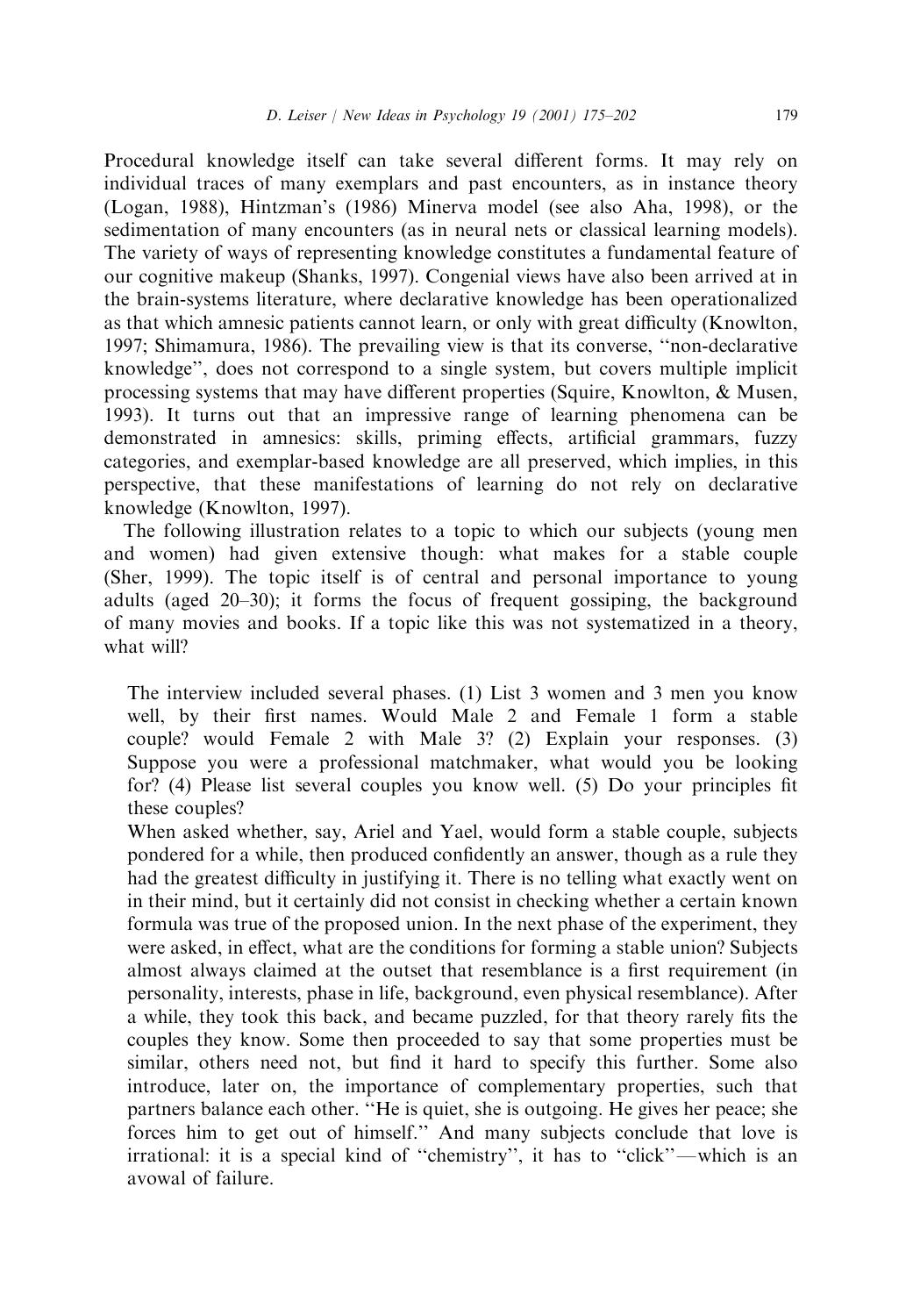Clearly, more than one system involving knowledge about stable unions is at work here. Subjects feel fairly confident in deciding, intuitively, non-declaratively, whether a proposed match could be successful, they are personally acquainted with existing couples, exemplars that could constitute an empirical basis for induction, and they have some principled, declarative notions about what to look for in a match. But as soon as these systems were confronted, confusion prevailed. An array of independent implicit systems may be perfect to enable functioning in different circumstances, but scarcely supports the development of coherent, comprehensive naive theories.

Our knowledge relies on diverse systems. In the cognitivist sense, this means that different representational formats coexist in our cognitive system. In the brainsystems perspective, different brain structures are involved in representing knowledge. The formation of knowledge in each, and the interactions between the systems, constitute one source of discrepancy between the constituents of knowledge.

### 1.2. The formation of propositional systems leads to inconsistency

Let us now focus on *propositional knowledge*. We will see that the ways in which knowledge is formed lead to inconsistencies. We may distinguish two modes of propositional system formation, according to which of its two aspects, "propositional" and "system", precedes the other.

#### 1.2.1. Reflective abstraction

The first mode might be called, following Piaget, reflective abstraction (1978) or ''cognitive phenocopy'' (Piaget, 1974). In this mode, a given knowledge domain in the propositional system does not form as such initially, but is based on a preexisting associative or sensori-motor knowledge. Knowledge of non-propositional systems occurs in extracting and exploiting regularities in the environment. That knowledge is consequently embedded in an enactive system that generates predictions or behavior, and therefore at first is restricted to the specific context in which it was acquired. For example, in the case of naive physics discussed above, people may develop separate systems for predicting trajectories of curve balls and catching them, that of bombs dropping from airplanes, or of objects rolling off a steep cliff. The systems involved in throwing objects so as to attain a given aim need not be the same as that involved in catching an object or in predicting a trajectory fromthe side. Indeed, they rely on different systems according to whether they have to predict a motion or judge its naturalness. Kaiser, Proffitt, Whelan, and Hecht (1992) report that when presented with animations of certain motion problems, people judge their own predictions to be unnatural and select natural motions as appearing correct.

Reflective abstraction involves the twin aspects of change of representational type and restructuring at a higher level, possibly by way of various implicit levels (Dienes & Perner, 1999; Piaget, 1978, 1985). Such a transformation to an explicit level has, of course, important consequences. If we consider it from the perspective of the declarative subject, it makes the system ''cognitively penetrable'', paving the way for the subject to become aware of the structure of his or her beliefs, and, in particular,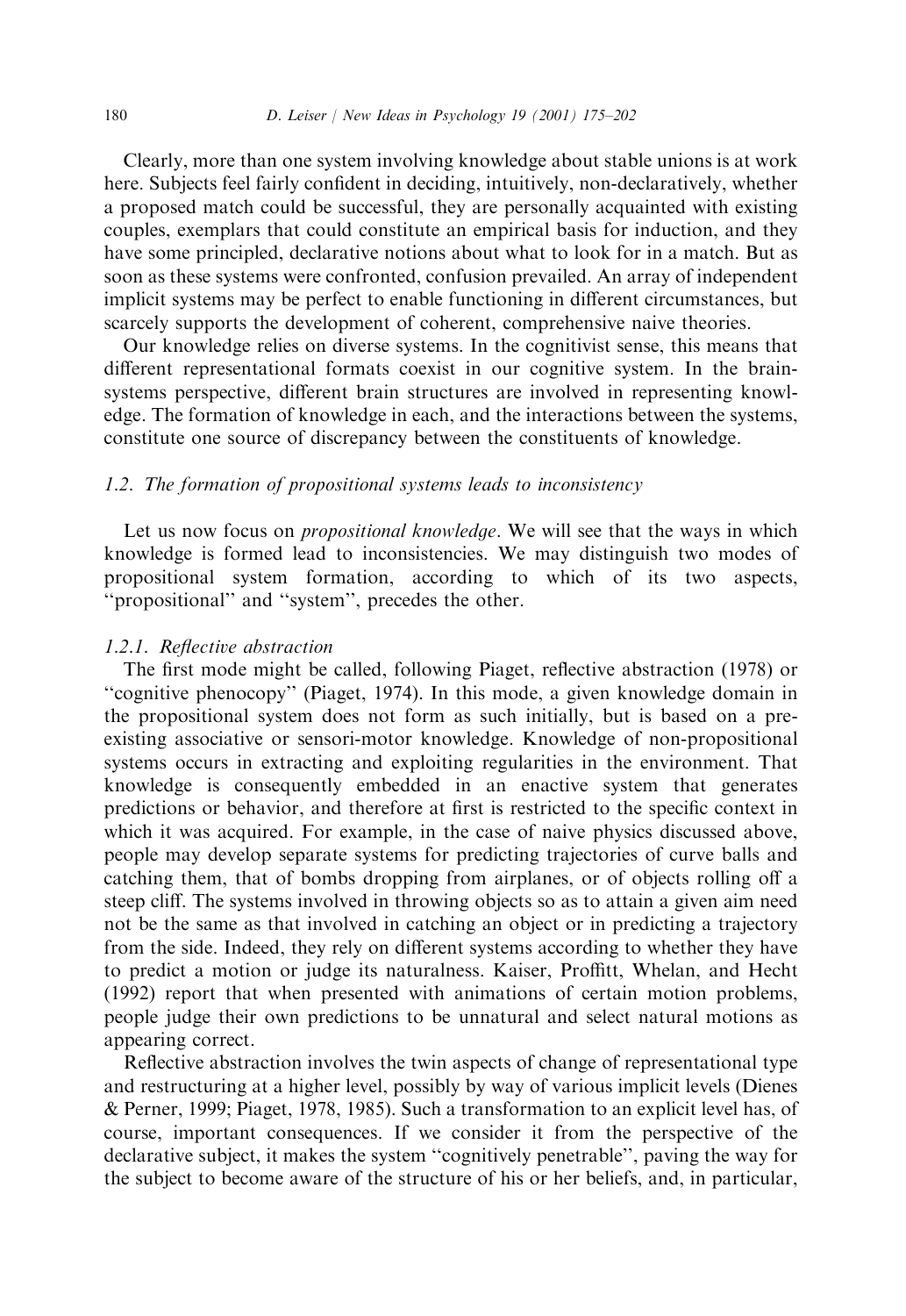of contradictions. The powerful range of linguistic and logical reasoning tools becomes, in principle, applicable. For Piaget, sensori-motor knowledge is situated (Bickhard & Campbell, 1989; Furth, 1975), so that the transition does not merely consist in extracting information implicit in an enactive system, but also in internalizing the environment separately from the subject's reaction to it. The difficulty in doing this is the source of cognitive egocentrism. We might add that, if several systems are subject to reflective abstraction, the resulting egocentric representations need not readily be coordinated.

Karmiloff-Smith (1992), a developmental psychologist, studied and elaborated this ''bottom-up'' direction, from systems of implicit knowledge embedded in procedures, to a level of explicitly defined knowledge not available to verbal report, and finally a level available to verbal report. In her view, ''Both innately specified knowledge and newly acquired knowledge are initially procedurally encoded, activated as a response to external stimuli. The procedure as a whole is available to other operators, but its component parts are not" (Karmiloff-Smith, 1993).<sup>4</sup> Of course, reflective abstraction need not occur, or may take place only very partially, and knowledge may remain largely at the implicit level, a fact increasingly emphasized by students of culture (Bloch, 1998; Bourdieu, 1990; D'Andrade, 1995; Strauss & Quinn, 1998) and of organizations (Baumard, 1999; Sparrow, 1998). Procedural, sensori-motor, enactive systems develop independently to solve different pragmatic requirements. There is, therefore, every reason to expect coordination between them to be difficult, and extracting the propositional content implicit in themto yield different theories. This, then, is another source of disparity.

#### 1.2.2. Integration into a system

The second mode of propositional system formation goes from the acquisition of individual propositions to their coordination into a system. Individual propositions can be acquired before a systemis fully ready to accept them. An early proponent of this approach in education was Vigotsky, who distinguished ''spontaneous'' and ''scientific'' concepts (Vigotsky, 1986): it is well to teach rather remote topics to children, he taught, since this will enable themto forma good conceptual system unencumbered by the associations of everyday concepts.

Wilkes (1997) reviewed the literature on ''accumulative memory'', his term for the ability to accumulate information about the world and maintaining control over the open-ended and constantly changing inventory of memory records. His summary is that: ''(1) memory records can be organised to avoid interference (not always very successfully); (2) records may be integrated over time (not always very exhaustively); and (3) records may be updated (not always very extensively). We may do all of theses things some of the time, but there are many occasions when our efforts are, at best, perfunctory'' (p. 172). Even these conclusions are probably too optimistic, since, most of the work reviewed is concerned with laboratory experiments, where context effects are minimized. Wilkes conclusion is inescapable: ''accumulative

<sup>&</sup>lt;sup>4</sup>Karmiloff-Smith too acknowledges that when knowledge is directly encoded in linguistic form, the process is different.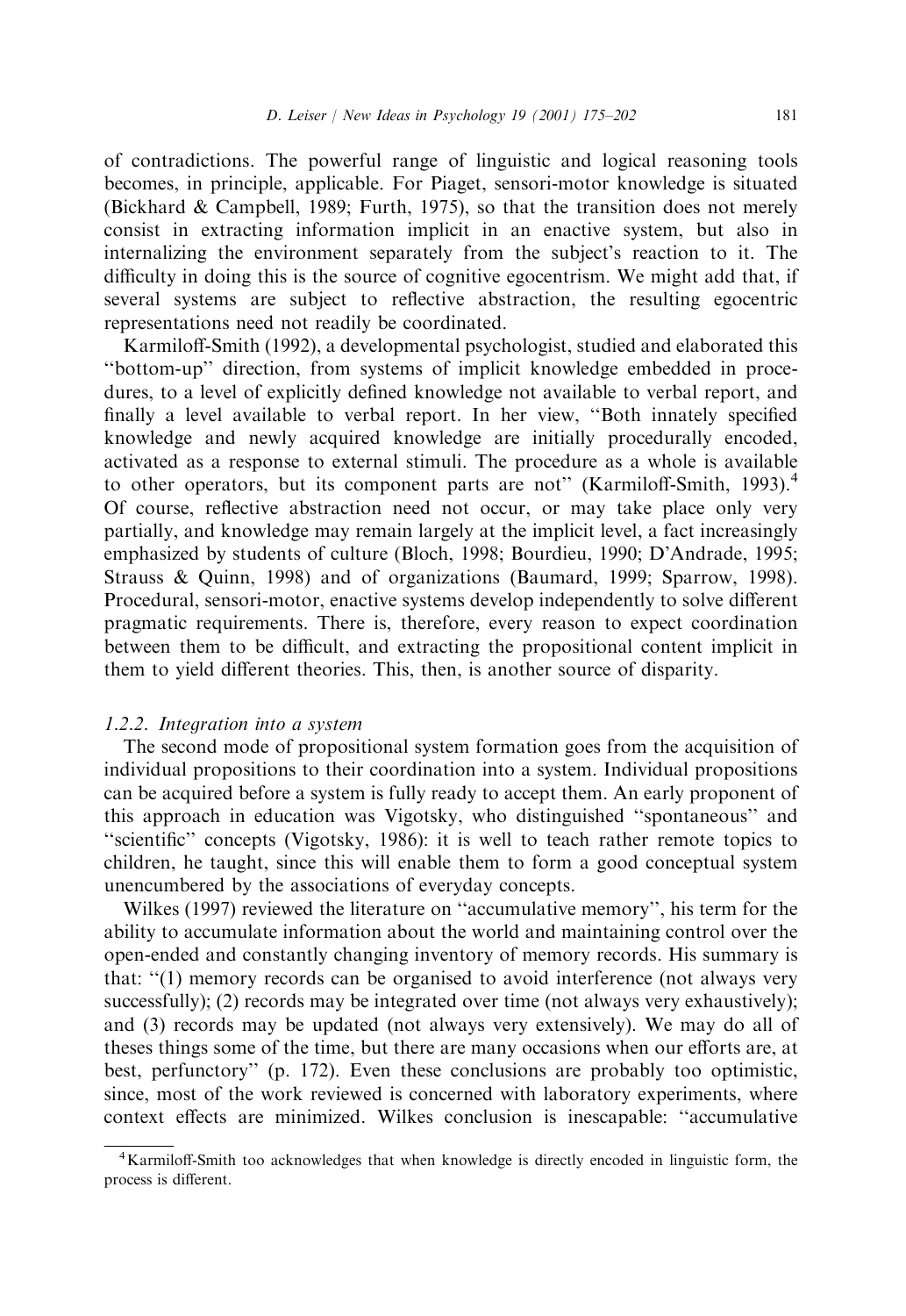memory has evolved to make information available when needed, not to put it on trial. There are other ways and times for doing this'' (p. 173).

These two ways in which propositional systems form, reflective abstraction of nonpropositional systems and coordination of individually acquired propositions, lead to the same outcome: uncoordinated knowledge.

#### 1.3. Cultural diversity

The need for coordinating propositional knowledge is less than would seemfrom the previous analysis, and there is no proliferation of wholly unrelated individual propositions because propositions we come to accept do not emerge individually. A relevant distinction is developed by Sperber (1990, 1997), a cognitive anthropologist, who discusses two systems: intuitive and reflective beliefs. Intuitive beliefs are derived, or derivable, from perception, and are limited to basic concepts referring to perceptually identifiable phenomena and to innately performed unanalyzed abstract concepts.<sup>5</sup> More important to our present point are "reflective beliefs". A reflective belief is a proposition held by someone to be true on indirect grounds, such as trust in someone who asserts that it is true. To hold a reflective belief, one need not even have a well-developed conceptual system that gives it meaning. One way or another, the belief in which they are embedded validates them.

While it may be true that even individual, unconnected prepositions may disseminate widely in a society, (Sperber strikingly uses the term epidemiology in this context), beliefs acquired from others will usually partake of systems whose properties are ultimately the reason why society or individuals adhere to them. Socialization into a culture or social group provides, therefore, a great deal of such coherence (see, e.g., Breakwell & Canter, 1993; Carey & Spelke, 1994; Doise, 1989; Duveen & Lloyd, 1990).

But saying that there are coherent systems in culture or education does not mean that those systems cohere with one another. On the contrary, several such systems will typically co-exist. Here is an illustration, froma study of parents' understanding of the epilepsy that afflicted their child.

One of our informants was a Bedouin mother who attributed her child's epilepsy variously to the bad eye (an evil neighbor living nearby); a spirit that entered the child while she was lying down; it was her own fault for having eaten lemons and salt during her pregnancy; and the illness could also be traced to the child itself being such a fine, delicate, beautiful child (a designated victim). A second informant was an orthodox Jewish father who said that: illness runs in the family, yet he worried that his son was struck because he does not study the Talmud enough; he too attributed the condition to the bad eye, and also to a sudden fear felt by the child upon seeing foreign workers.

These explanations are not necessarily incompatible: some are predispositions, others pertain to moral retribution, course of illness, or episode triggers. The point

 $5$ These might be identified with the outcome of reflective abstraction, as discussed in the previous section.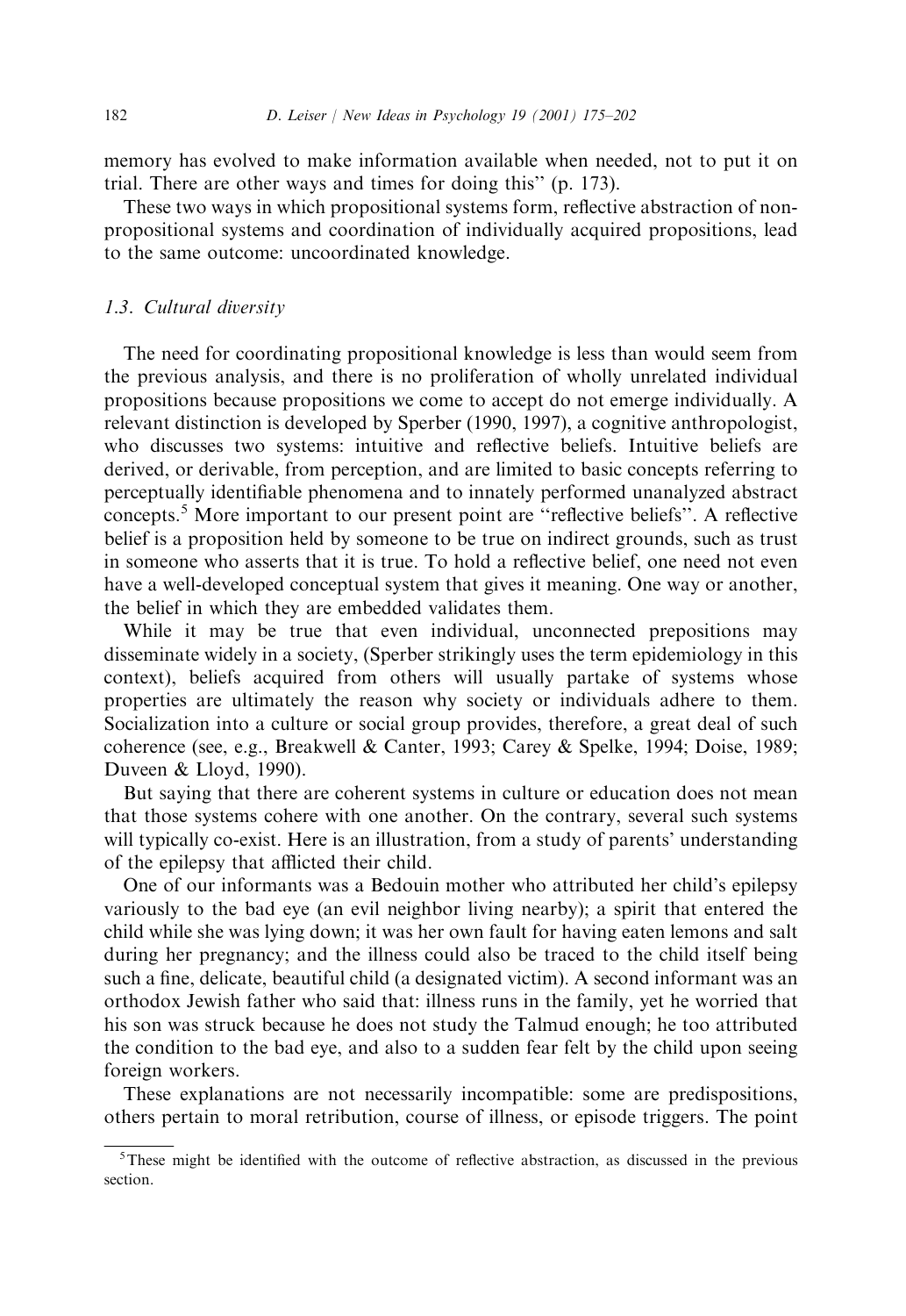here is that all offered as explanations, and no attempt was made to coordinate them. As Kleinman (1988) noted, ''illness is always a cultural construction,'' and when there are several explanations, the patient's health-seeking behavior is characterized by simultaneous resort to several sources of relief: physician, dervish, rabbi, etc.

Here are some more examples in the medical domain. Quintero and Nichter (1996), who studied understanding of addiction, found five expert discourses on addiction (the physiological perspective, the cultural constructivist model, the psychological model, the political economy model, and the disease model) and some additional ones amongst the lay population. Similar findings were presented by Zani (1993) in her study of mental illness, by Leiser, Doitsch and Meyer (1996), who studied the many sources of beliefs about everyday high fever in mothers, and by Stainton-Rogers (1991), who identified seven attitudes to health and illness. Mulhall (1996), analyzing the ''myth of stress in nursing and medicine'', shows in detail how the concept of stress, besides explaining misfortune, has also an ideological and a political function. ''The lay and professional concepts of stress blur into each other and are mutually re-enforcing. Stress in both area is taken as a real concept, which does, however, vary widely (p. 457).'' Since the concept is useful but used for such widely divergent functions, it is understandable that it is ''stamped with a hallmark of authority/ambiguity''.

## 1.4. Domain-specific knowledge

A final factor contributing to the heterogeneity of our knowledge is our mental endowment at birth. Many investigators have come to ascribe to the new-born human infant a preparedness to develop specific cognitive stances, each characterized by a typical domain of application, an ontology, and accounted for by its evolutionary relevance (Carey & Gelman, 1991; Gardner, 1983; Hirschfeld & Gelman, 1994; Keil, 1990,1994; Rosser, 1994; Spelke, et al. 1992; Wellman & Gelman, 1992; Wellman & Inagaki, 1997). Each such stance represents a particular appropriate way of looking at aspects of the world, but when two such apply to the same object, they cannot readily be coordinated. Consider, for example, the psychological and the physical stance applied to the mind, resulting in vexing problems such as the relation of body and psyche (how can pills such as antidepressants affect mood? Where are thoughts localized, in the head?) or the tension between the moral and the instrumental views of the economic world (Leiser, Sevon, & Levy, 1990; Watson, 1996; Williamson & Wearing, 1996).

Another source of inconsistency may perhaps be found in the conceptions that develop successively in the same individual. Developmentalists have not yet come to a definitive conclusion as to how new conceptualizations relate to previous ones, but if the previous ones are conserved alongside the new one, an additional inconsistency may result. Consider understanding of biology, which is known to evolve in normal humans from a simple collection of individual biological facts, into a functional theory. This implies a reanalysis of animals as living things with a universal life cycle and the role of body parts and function in maintaining life. From a comparison of normal children with children afflicted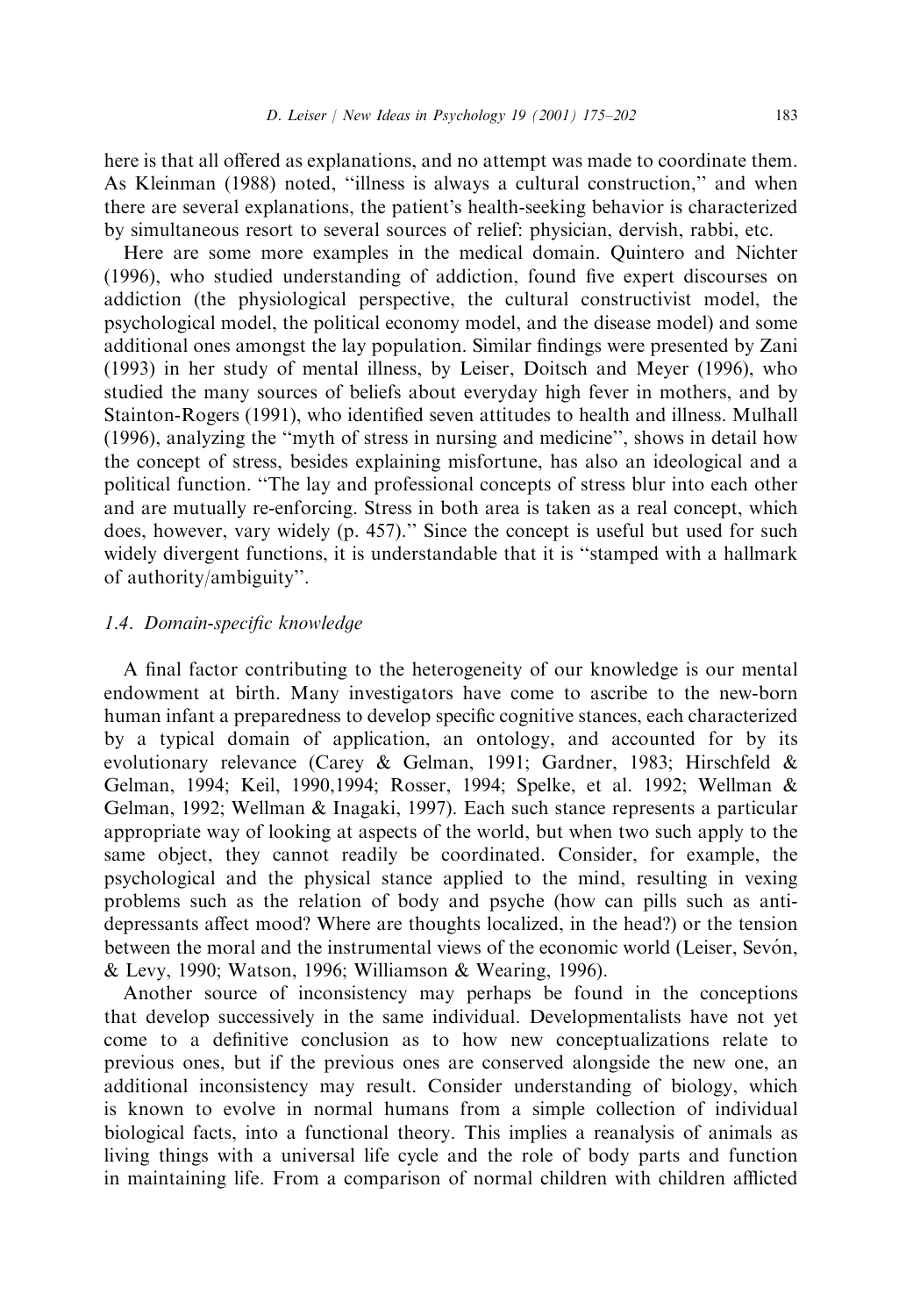with Williams Syndrome, Johnson and Carey (1998) were able to show that the shift to the functional view goes beyond the acquisition of new knowledge formulated over an existing conceptual base (which is accessible to Williams Syndrome children). It involves genuine conceptual change. But what happens to the superseded conceptualization? When the two do not conflict, both may continue to exist. According to Chi (1992), however, even when there is a conflict, the older conceptual system is not *transformed* into the new one (as some would have it). The new conceptual system grows alongside the first and dominates but does not eradicate the older one. If the older conception is not obliterated, intellectual history leaves its mark on later functioning. As an anecdotal illustration, the philosopher Gaston Bachelard (1940) defined ''epistemological profiles'' of concepts, a notion that applies to a given individual, at a given stage of his or her intellectual history. For himself, he tells us, the concept ''mass'' is partly naive realism, partly positivist, strongly classic rationalist, and so on. The importance of the naive realist and classic rationalist dimensions in his mental makeup are a consequence of his specific life history: before he became a celebrated philosopher, Bachelard was a postal office clerk and had to weigh letters and parcels, and later spent several years as a high school science teacher. Similarly, if we consider our own notions of monetary value, we may perhaps recognize both a mature conception (the value of an object is determined by the intersection of the demand and supply curves) and an older, absolute one (every object has its real, intrinsic value—whoever takes more is overcharging).

#### 2. Coordination

#### 2.1. Spotting relevance

In the previous section, we saw that our knowledge is based on many sub-systems, but of different types and from different causes: there are declarative and several non-declarative modes of knowledge, cultural systems, and inborn content-related cognitive stances. Different tasks engage different cognitive structures and, since these were never coordinated, their respective output is uncoordinated. The following illustration brings this out.

Subjects were interviewed about the relation between birth order and personality traits. The procedure involved the following steps: (1) Subjects were given a pile of index cards and asked to write down properties (such as vain, social, clever, dominant, etc.) and place them on one of three piles, labeled Firstborn, Middle Child, and Youngest Child. (2) They were then given a prepared set of cards with additional traits, and asked to distribute or discard each card, then (3) requested to justify their choices. (4) In a fourth step, they wrote down a list of people they know who are firstborns. (5) Finally, they had to say whether the properties they listed for Firstborns actually fit their chosen instances, and discuss discrepancies.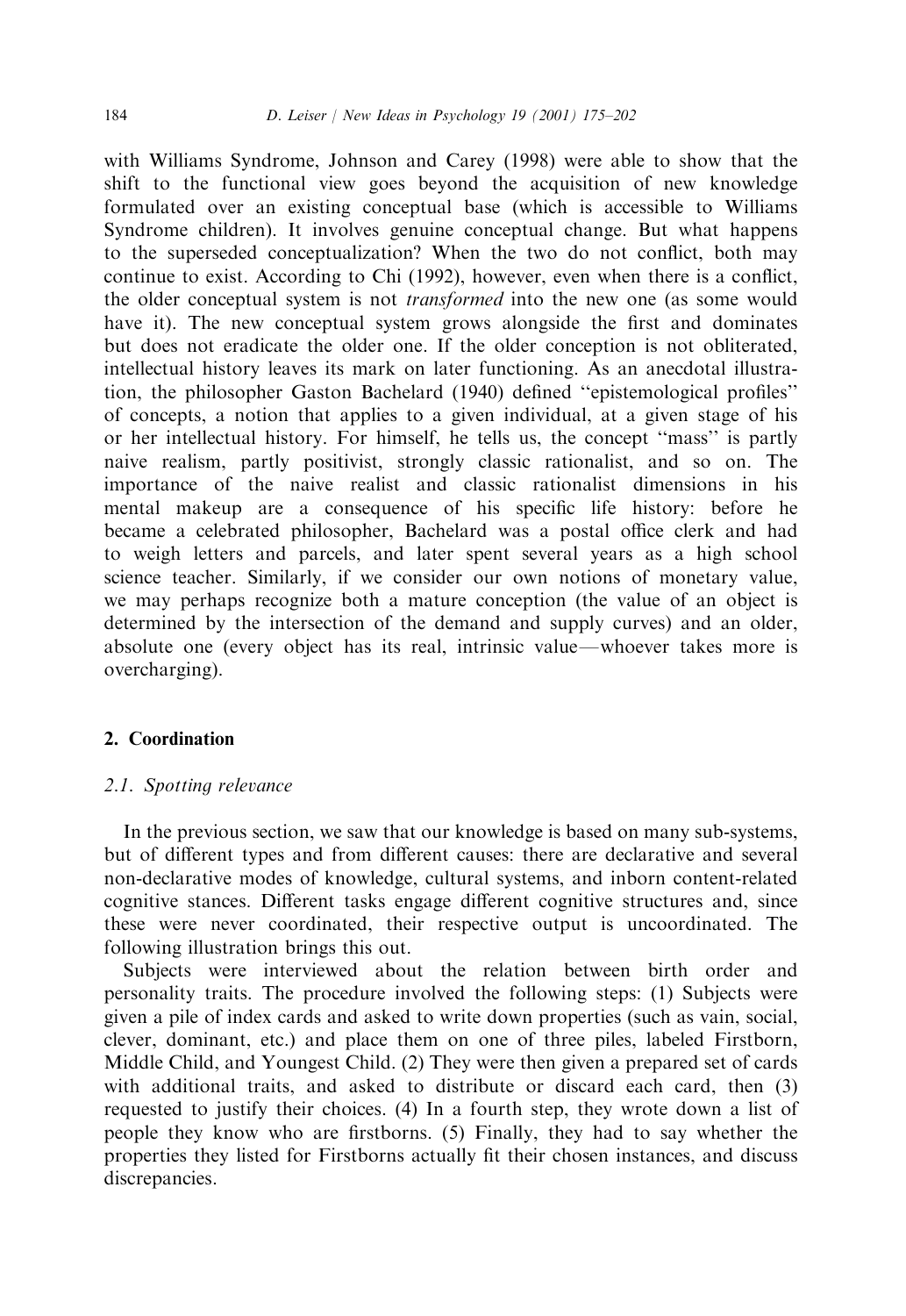Our subjects were very rapid in attributing the traits to the three positions (steps 1 and 2), but tended to find it very difficult to justify their choice (3). Indeed, they often retreated, were puzzled, and sometimes looked as though they were trying to solve a poser prepared by someone else. Further, they were little common explanatory principles underlying the justifications they provided across traits and across piles. There were also no special relations between the instances provided (4) and the traits attributed, except usually for one chosen example (''my big brother, my youngest daughter''). When we asked more pointed questions confronting the various steps, we elicited the whole range of reactions betraying perplexity: avoidance tactics, hesitations, creative generation, retraction, and extensive use of ''non-explanatory'' explanations. We counted how many explanations had actually some contents, as opposed to circular, vacuous explanations. Overall, there were 68 causal accounts, against 95 vacuous explanations.

Writing of properties was fast, associative, non-critical; justifying theminvolved a range of independent explanations, but no overall explanatory system. There are many vignettes, such as that the middle child is ''sandwiched'' between older and younger siblings, the youngest is spoiled by doting parents, the eldest has younger sibs and parents give himor her more responsibilities. The subject then derives personality traits fromthese (the eldest is therefore more responsible, the youngest a self-centered little brat). The inductive base, when it is used, is as slender as can be : there is usually just one paradigmatic case (all firstborns are like my older brother), and no spontaneous reference to any other cases. When the list of names generated in the last step is directly examined, it is typically found that it does not fit the pattern. People can and will discuss the relations between birth order and personality without having any systematic account of the link between the two, and propose such links on the basis of an uncoordinated mix of associations, homely truths, episodic memories and folk-psychological principles.

I submit that there is no spontaneous, unconscious mechanism responsible for scouring long-term memory (LTM), finding mutually relevant items and coordinating them. We referred earlier to Wilkes' (1997) discussion of ''accumulative memory'', from which it was concluded that the dynamics of cumulative knowledge (Leiser, 1996, 1997) cannot lead to a spontaneous coordination between knowledge sources and modes. Hence coordination, to the extent it takes place, must involve WM.

This is also the conclusion that emerges from the work of Baumard (1999). Baumard studied a group of professionals specializing in collecting and interpreting intelligence and analyzed their ''exemplary management of knowledge''. That knowledge itself consists mostly of small bits of information whose implications are ordinarily not clear cut. The work of those professionals, on a given topic, may be broken down into three clearly marked phases. In the first, the objective is to accumulate impressions. The second phase is one of deliberate learning, concentrating on such avenues and topics that seem to emerge from the first. This remains intuitive; the professional deliberately refrains from forming hypotheses, but searches for knowledge that may be relevant to impressions gleaned during the first phase. In the third phase, he becomes aware of a ''complex web of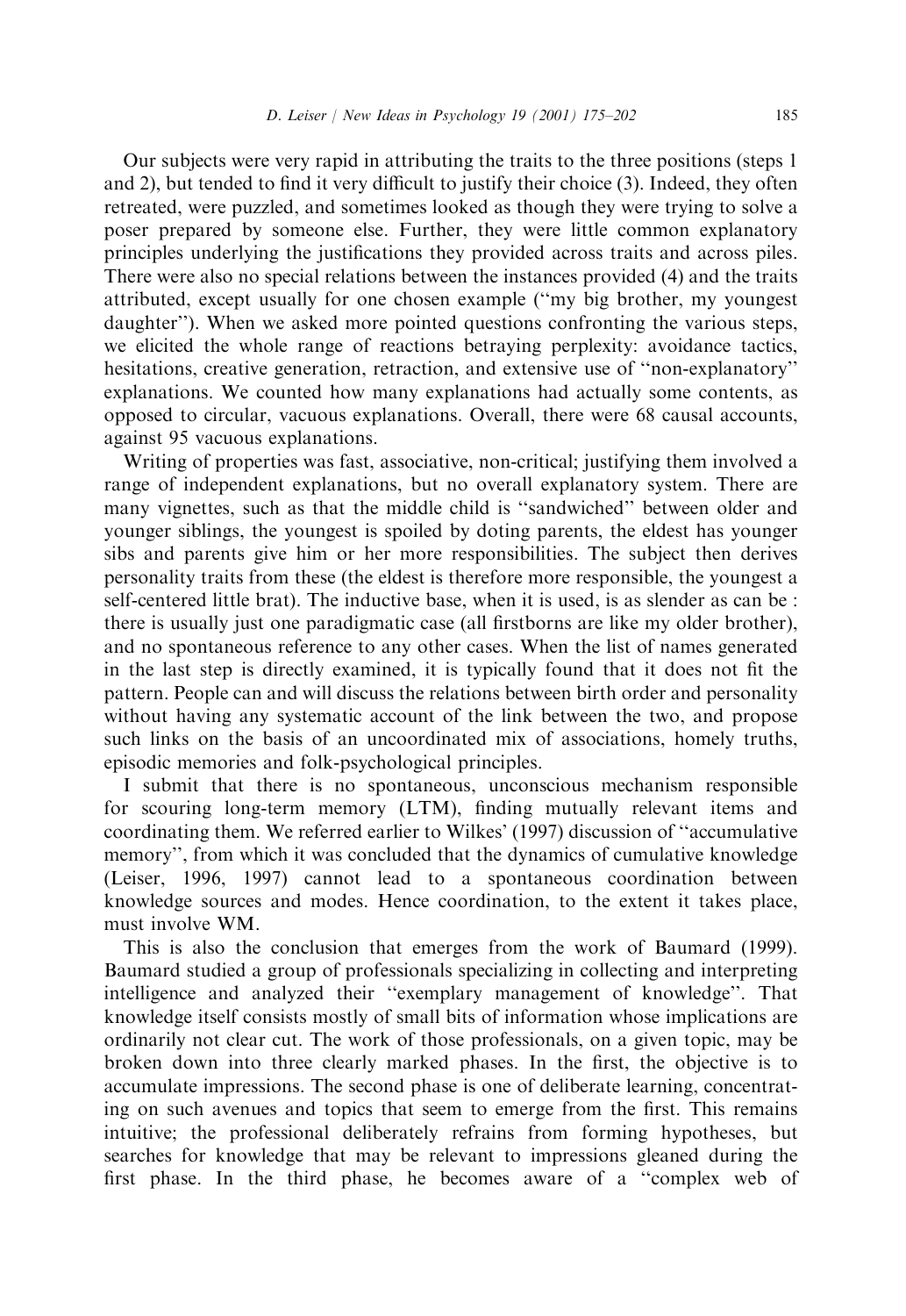convergences'' that he then attempts to explicate. This is hardly a case of naive theory (remember that Baumard's subjects were highly professional information specialists). But even here, it is seen that knowledge accumulates in LTM, while the patterns that form are *deliberately* exploited, first to formulate and pursue promising lines of enquiry, and later to integrate, interpret and explicate the accumulated data.

To pursue this claim, let us remember the striking (to them too) lack of consistency exhibited by naive adults interviewed on everyday topics, as in our opening example where we asked adults about the common cold. People believe that exposure to cold, damp weather may cause a cold (Helman, 1978). This knowledge is presumably acquired from parents' warnings about going outside in the winter without proper attire, especially with wet hair, etc. They also must have on occasion experienced a shiver when out in a cold rain. Further, people have been exposed extensively to the medical model, and also know that illnesses are caused by germs of some sort. Only when questioned pointedly by the experimenter did they realize the tension between their beliefs. Sometimes, the conflict was expressed by long pauses, at others the subjects were quite explicit: "Hmm  $\ldots$  I never thought about this  $\ldots$  wait a minute, I have an idea, I can tell you what I think ...". Awareness of the conflict and its occasional reconciliation awaited our questioning. Conversely, since most such contradictions are not brought into the open, they remain latent without any mechanism to identify them.

Coordination must take the form of a series of searches in LTM on the basis of retrieval cues generated in WM. However, this search may not be very effectual. According to the ''encoding specificity principle'', information acquired in a specific context tends to be retrieved better in a similar context than otherwise (Godden & Baddeley, 1975; Tulving & Osler, 1968). Moreover, retrieval cues tend to be superficial only (Brown, 1989; Gentner, Rattermann, & Forbus, 1993; Gentner & Toupin, 1986; Gick & Holyoak, 1980; Holyoak & Koh, 1987; Holyoak, Novick, & Meltz, 1994; Morton, Hammersley, & Bekerian, 1985).

#### 2.1.1. Human mind and the internet

We will discuss in a later section the difficulties and limitations of resolving inconsistencies, once they are identified, but will first present an analogy to summarize the argument so far. Since our mental makeup at birth and the mechanisms and conditions of knowledge acquisition generate separate systems, and since there are no general mechanisms responsible for spotting and improving coherence in LTM behind the scene, as it were, coherence will be local at best, and attempts to harmonize knowledge will be based on probes originating from the contents of WM (Ranney, 1995). Every period finds its own analogies (Gigerenzer & Goldstein, 1996; Marshall, 1977), and the preceding summary suggests a novel—if predictable—one to the human mind: the world wide web. Specifically, I shall claim that *naive thinkers using their*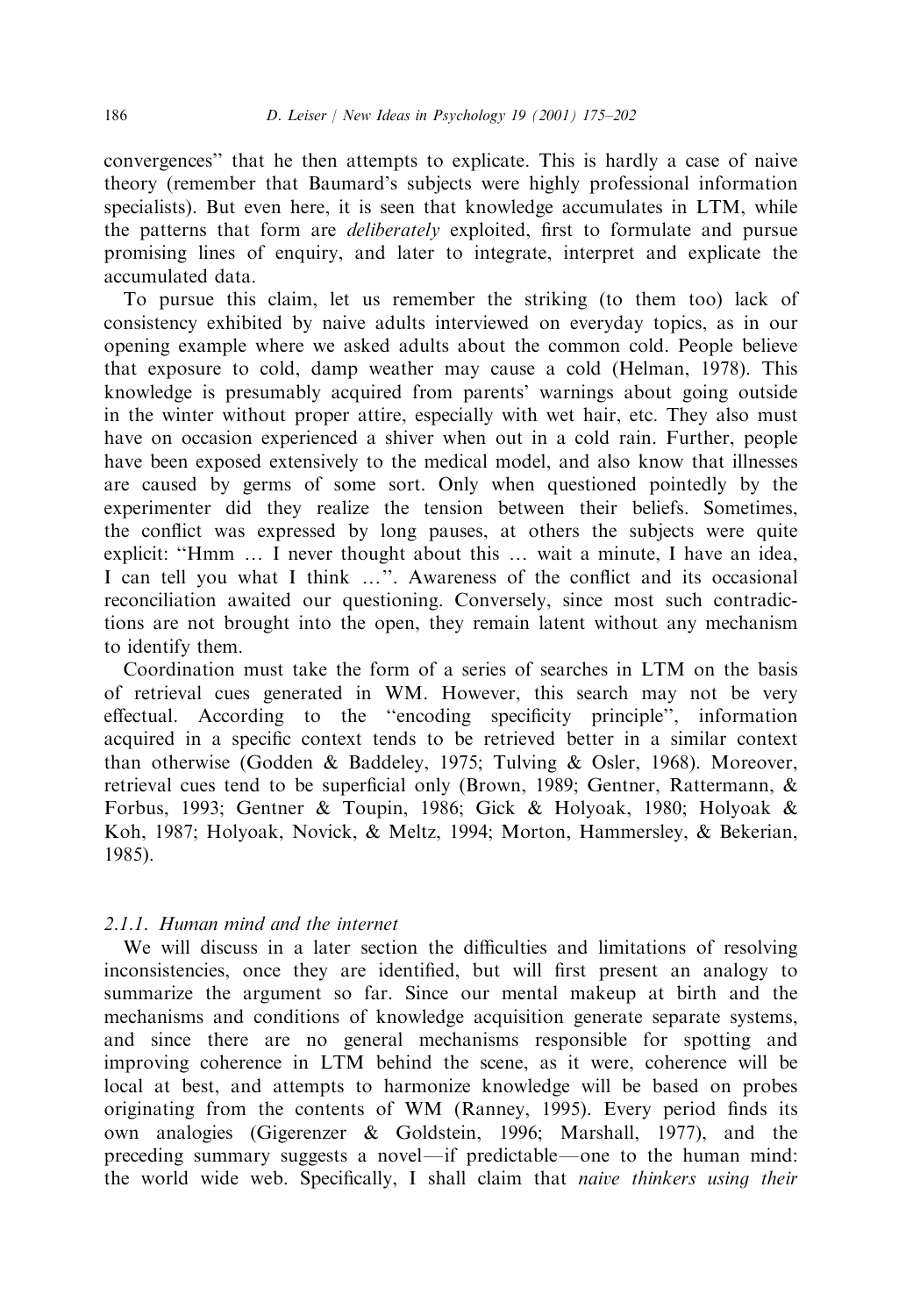LTM are akin to internet users trying to understand a new topic on the basis of a www search.

People have a vast store of distributed information, and several search ''portals'' engines and agents, which allow us to frame search cues and define searches. These may all be set to work in parallel. The result of such a search ''swarm'' is a set of pointers to various contents that we can bring to the fore and study. The material itself is highly variable. Some may be episodic, an anecdotal piece of information, some might be sites devoted to one aspect of the subject at hand, or to some other subject that is obliquely related to the topic of the query. Some search engines rely on some indexing that takes place before the search, others are based on surface features.

The reliability of the various returns is also variable. Many of the sites found will themselves have further links to other sites, and so on recursively, while some may be permanently or temporarily unavailable. The person who initiated the search may decide to pursue one line of search and ignore others, or choose to integrate information assembled from various hits. After there are some returns and the user has begun working on them, the search engines may deliver new pointers that may then be ignored or stored and perhaps incorporated in the emerging understanding. Managing the hits is a complex skill.

The history and the properties of the Internet explains why it is so opposite a metaphor (see also Granic & Laney, 2000 who develop other consequences of the Net's organization). Information always accrued in numerous locations in isolation fromone another in terms of purposes, methods, ontology, and so forth. With the advent of the world-wide web and the consequent progress in availability, it has become more natural to consider all that information as belonging by right to a single subject (humanity? the ''noosphere''?) so that its fragmentation, incoherence and lack of interconnectivity came to be seen as defects that can and should be remedied.

This perceived need to integrate information distributed in the net has spawned research efforts at I3, ''Intelligent Information Integration''.<sup>6</sup> The mission of these projects includes handling heterogeneity of all kinds (semantic, schematic, vocabulary, data), resolving inconsistencies, developing languages for information integration and techniques for intelligent information retrieval fromWeb sources: finding, extracting and synthesizing it. This mission, it turns out, is extremely difficult, for reasons directly related to what precedes. Information developed in unrelated projects have different pragmatic aims and rely on different conceptual approaches. The principal source of difficulty is in handling incommensurable statements. A typical approach to I3 is taken by the Context Interchange Project  $(COINS)^7$  at the Sloan School of Management, MIT, which favors a *declarative* approach. This requires that interoperating sources and receivers describe unambiguously the assumptions which they make in

<sup>&</sup>lt;sup>6</sup> See e.g. http://www.tzi.de/grp/i3/projects-class\_fr.html; http://www.irit.fr/GRACQ/.<br><sup>7</sup> See http://rombutan.mit.edu/arpa.html.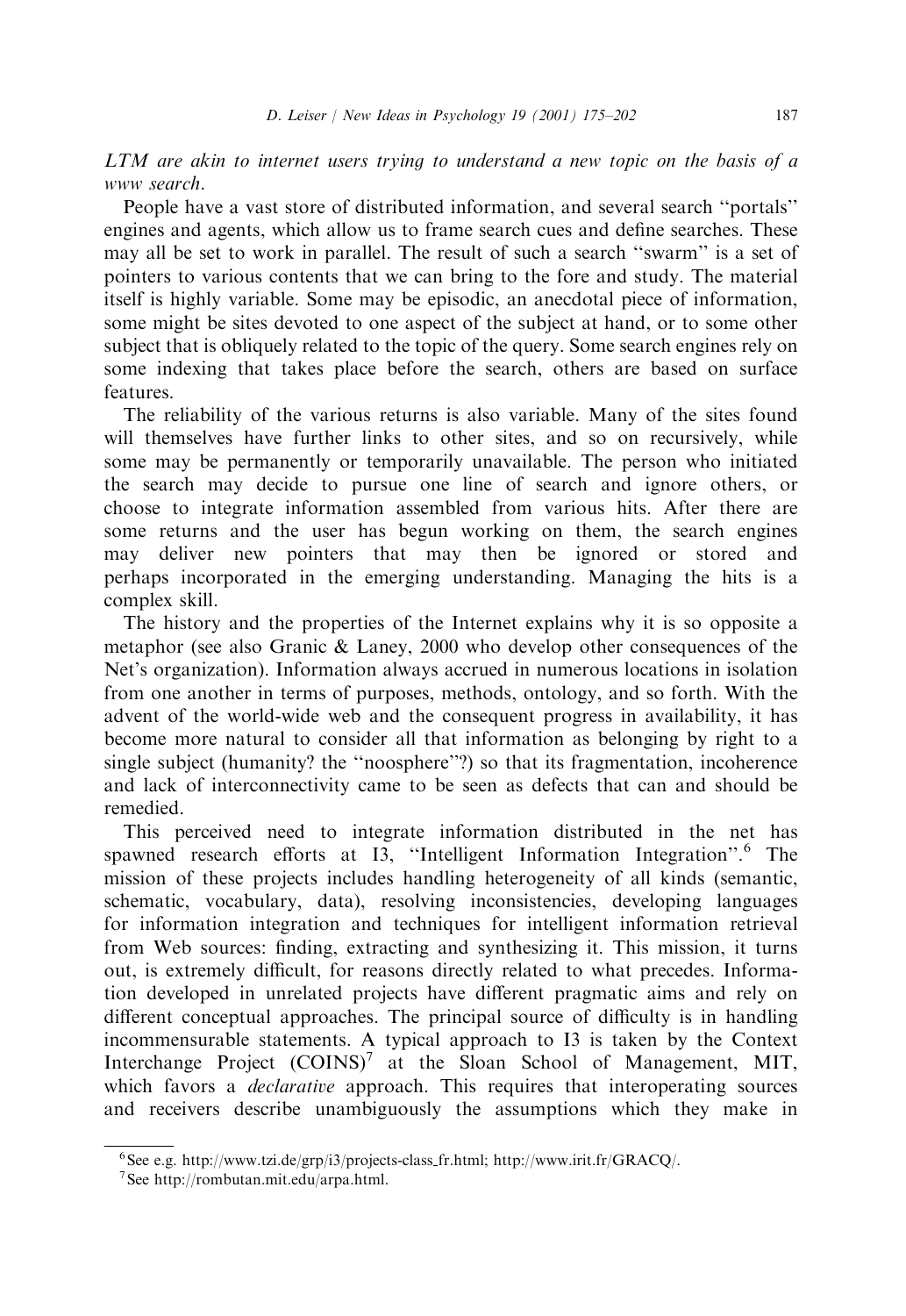the routine representation and interpretation of data. However, meaningful integration requires a conceptualization of the underlying domains which are shared among the component systems. These shared domain models are referred to as the underlying shared *ontologies*.<sup>8</sup> Data bases must be built in accordance with the ontology, if later coordination is to be possible. But when the data bases and their ontologies have evolved independently, there arises the problemof integrating existing ontologies, and this, Uschold et al. (1998) conclude in their survey, is very hard.

Returning now to naive theories, propositions are couched in a language, partake of a culture, belong to particular domains or approaches (medicine, psychology, science, religion, ethics) and these are bound up in different ontologies. Any language game must possess its own, but separate games need not mesh. Moscovici (1990) put it well: "... ordinary knowledge, common sense if you prefer, is really something other than an 'expertise' in everyday thinking. It implies a combination ... of very different types of thought and of information. It is thus distinguished from specialized or expert knowledge which, to the contrary, attempts to follow a single type of thought and to deal with a single category of information''.

Knowledge typically remains fragmented (diSessa, 1997; diSessa & Sherin, 1998) and it is only when challenged that people will try to combine the fragments to construct an overall account. However, success is certainly not guaranteed, as there is no known method to combine disparate conceptualizations. For instance Biswas et al. (1997) describe their subjects' thinking about electricity as follows: ''Students are active problemsolvers who try to capitalize on whatever knowledge they have at their disposal. This includes qualitative knowledge about relationships, practical facts, mathematical formulas, and metaphors. Students have difficulty integrating their different representations into a mutually constraining understanding. Consequently, even though students switch between representations, they do not always make bridges between the different representations (p. 171)''.

Building an explanation is often done on the fly, with all it implies in terms of hesitation, instability, and dependence on context effects. Let us return briefly to our metaphor of the web-user grappling with the bountiful output of search engines. Skill at framing retrieval cues and at managing the resulting flow of information can yield quite different performances, even though different users are exploiting the same net. We found it useful to group our subjects' approach to our questioning by the following typology of answering styles: Associatives, Coherents, and Flexibles. These are really ideal types, but the typology clarifies the opposing requirements subjects and trying to satisfy.

<sup>&</sup>lt;sup>8</sup> Ontologies in developing knowledge is a profound domain (see e.g., Foucault, 1972; diSessa & Sherin, 1998 for a recent psychologically informed effort). For our purposes, we may rely on the simpler way the termis used in Artificial Intelligence, in the contexts of knowledge acquisition and of knowledge sharing: an ontology is a specification of a conceptualization, a description of the concepts and relationships that can exist for an agent (Gruber, 1993). A more precise analysis distinguishes two meanings: (1) a conceptualization: an intensional semantic structure which encodes the implicit rules constraining the structure of a piece of reality; and (2) an ontological theory: a set of formulas intended to be always true according to a certain conceptualization (Guarino & Giaretta, 1995).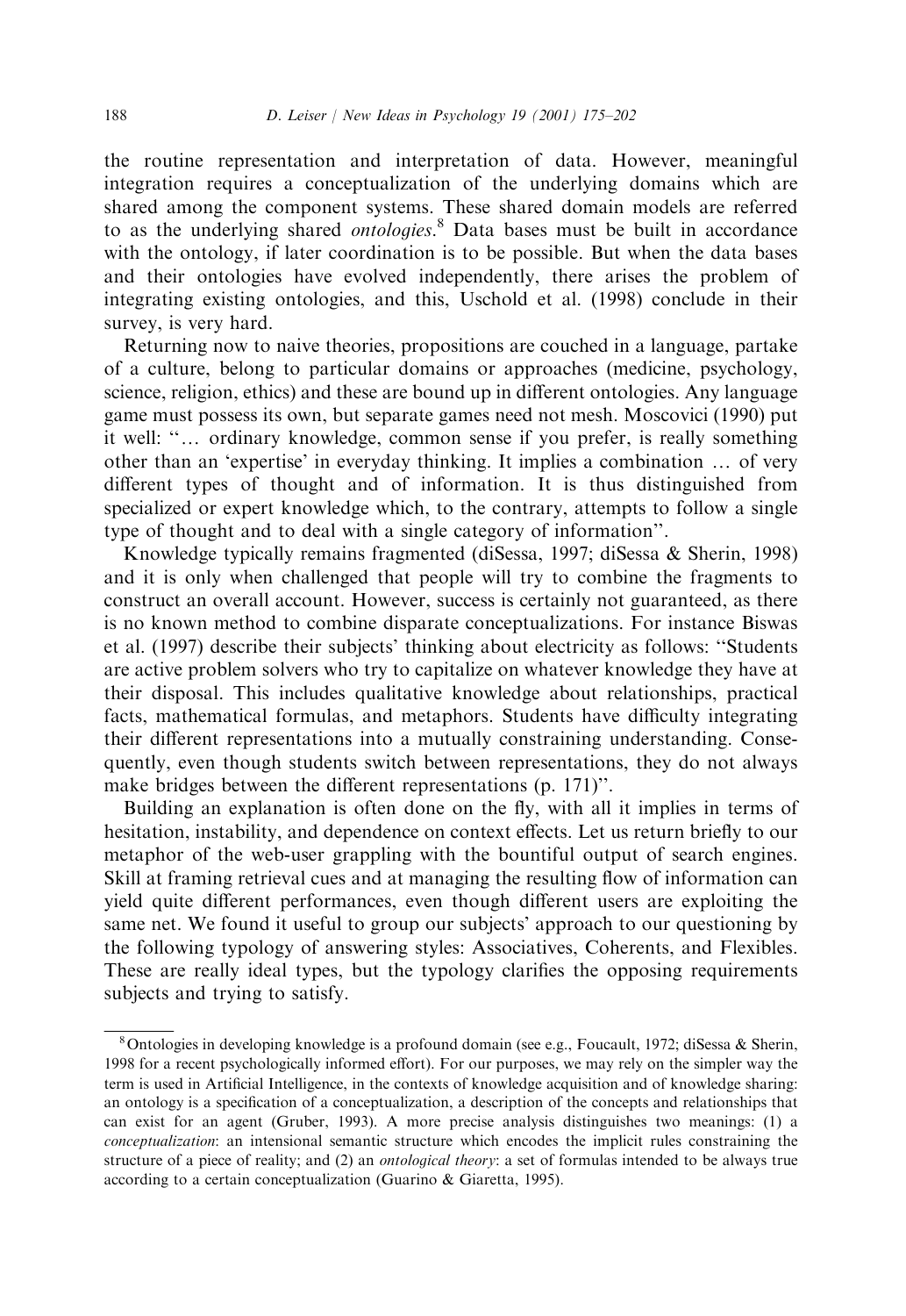Associatives rely on personal experience, simple superficial analogies, and various information tidbits. They then get stuck, and begin to collect further information either in parallel or successively. If in parallel, sets of unrelated information pile up; their discourse consists of simple sentences and juxtapositions. If successively, one association evokes the next one. Syntactically, they produce few complex sentences; each question raises one set of responses, not necessarily connected to the next; they tend to be unaware of contradictions, and to resort to evasive tactics when confronted.

Coherents are more deliberate: they retrieve (or only report) information more or less coherent with their earlier statements, which form the main retrieval clue. They remain aware throughout of what the claimed, but also of outstanding problems or gaps. Syntactically, their speech is more abstract, general, conceptual; sentences are clearly coordinated. A last feature: they are very rarely found.

Flexibles raise many associations, examine them critically to see what may be used, attempt various avenues, and frequently retreat from earlier statements. Their retrieval cues define a wide search beam, and the Flexibles attempt to coordinate the results on the spot, without lasting commitment to any one explanation.

All three styles apply unmodified to our metaphor of search on the internet web. Our questions force our subjects, for the first time, to collect what they have in LTM on a given topic, and to actually do what availability of language representation makes possible: confrontation of the different sources of knowledge. Subjects may be more or less nimble at the task. The main conclusion, however, is that they did not engage in it before that time.

Since knowledge is not integrated, retrieval is haphazard and context effects rampant. The local nature of our judgements is well established in the methodology of survey making. The design of questionnaires requires attention to the effects of context and of the habitual partial retrieval of information (Higgins, 1996; Schwarz, 1995, 1999; Wilson & Hodges, 1992). Perhaps the most striking field where the context-bound and uncoordinated nature of our knowledge is evident is that of decision making by professionals such as business managers and politicians. It has been shown convincingly that decision makers do not habitually incorporate all the relevant factors in their decisions. The context of the decision, the vagaries of the discussion all affect powerfully the decision taken. A consequence of the narrow focus is that decisions are susceptible to manipulation by a range of ''presentation'' or context effects (Baron, 1994; Bazerman, 1994). Decision-making training attempts to fight these biases by systematic elicitation and integration techniques (Goodwin & Wright, 1991).

These guided, deliberate attempts to be exhaustive are necessary because, in the absence of an integrated knowledge, there is no way to tell whether some relevant information was overlooked, solely by looking at what information was used in reaching a decision. Fodor (1983) based his provocative theorem on the ''impossibility of cognitive science'' on the observation that everything can, in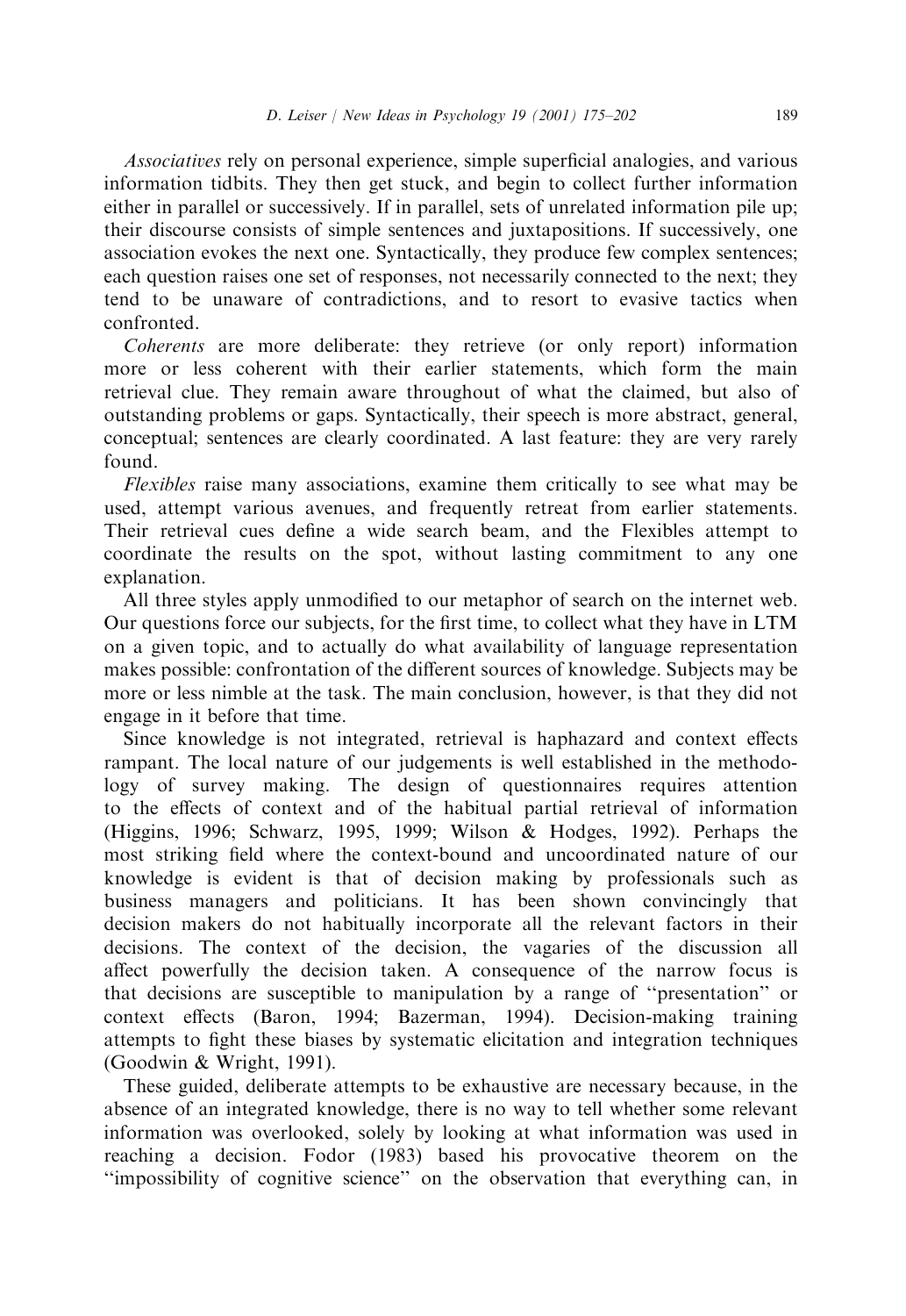principle, be relevant to everything else. This is indeed true, but only in principle. Also the advance of psychology over philosophy comes precisely in worrying about what information is, in fact, brought to bear on specific problems. To answer a question, the subjects need to marshal such information they have. To this end, they send retrieval cues whose returns give rise to a subjective feeling of knowing (FOK). That FOK is unreliable. It is based on the size of the ''echo'' evoked by the retrieval cues, and as Koriat (1995) observed in the context of specific memory retrieval: ''Although such clues may not be articulated enough to support an analytic, calculated inference, they can still act in mass to produce the subjective feeling that the target is there and will be recalled or recognized in the future (p. 322).'' This feeling seems to be based on the overall familiarity of the retrieval cue (Metcalfe & Shimamura, 1994; Reder & Ritter, 1992), as well as on partial information retrieved from memory (Koriat, 1994). Neither of these sources of FOK seems to involve access to the actual contents of the items retrieved; they rely only on the overall number of items and on how familiar they are felt to be (Markman & Dietrich, 1998).

When the subject experiences a FOK based on his or her search cues, all he or she knows is how much material was activated by that first cue. There may be highly relevant material available but for the moment not accessed, and nothing is known to the subject about the quality and nature of the elements responsible for the size of the echo. In the course of a study we made on students' understanding of dieting, we asked our subjects for a self-appraisal of the extent of their knowledge. This appraisal was done twice, once before the interview, which included a variety of questions on how to lose weight and why various methods are more or less effective, and again at the end of the interview. Strikingly, most subjects changed their appraisal. Some did this in the direction of an increase. Here are some examples of justifications: ''I changed my mind because I figured 'what do I know about dieting, I never followed a diet in my whole life' but then suddenly I realized there is a lot I do know, from TV, from grade four. I suddenly remembered. While I was thinking I remembered things that people talk about and that I heard at home, at school, in the army, the newspapers, and I think that I understand a little better than I thought before''. ''Apparently it all was asleep in my memory, and I did not realize how much I knew.'' Others decreased their appraisal: I realized I was not able to organize all this stuff, to define themproperly, and there suddenly are a million contradictions that I never thought about.'' Specifically, girls who reported being engaged a lot in dieting ended with lower scores than before: ''all my life I am into dieting, so I figured I knew a lot''.

#### 2.2. Coordination mechanisms

Harmonization of declarative knowledge must involve the contents of WM, and we saw that most inconsistencies will not be noticed, simply because the relevant information will not be brought together in WM. Search for incompatible information does not take place spontaneously. Once information is present together in WM, there are two classes of mechanism that may serve to coordinate the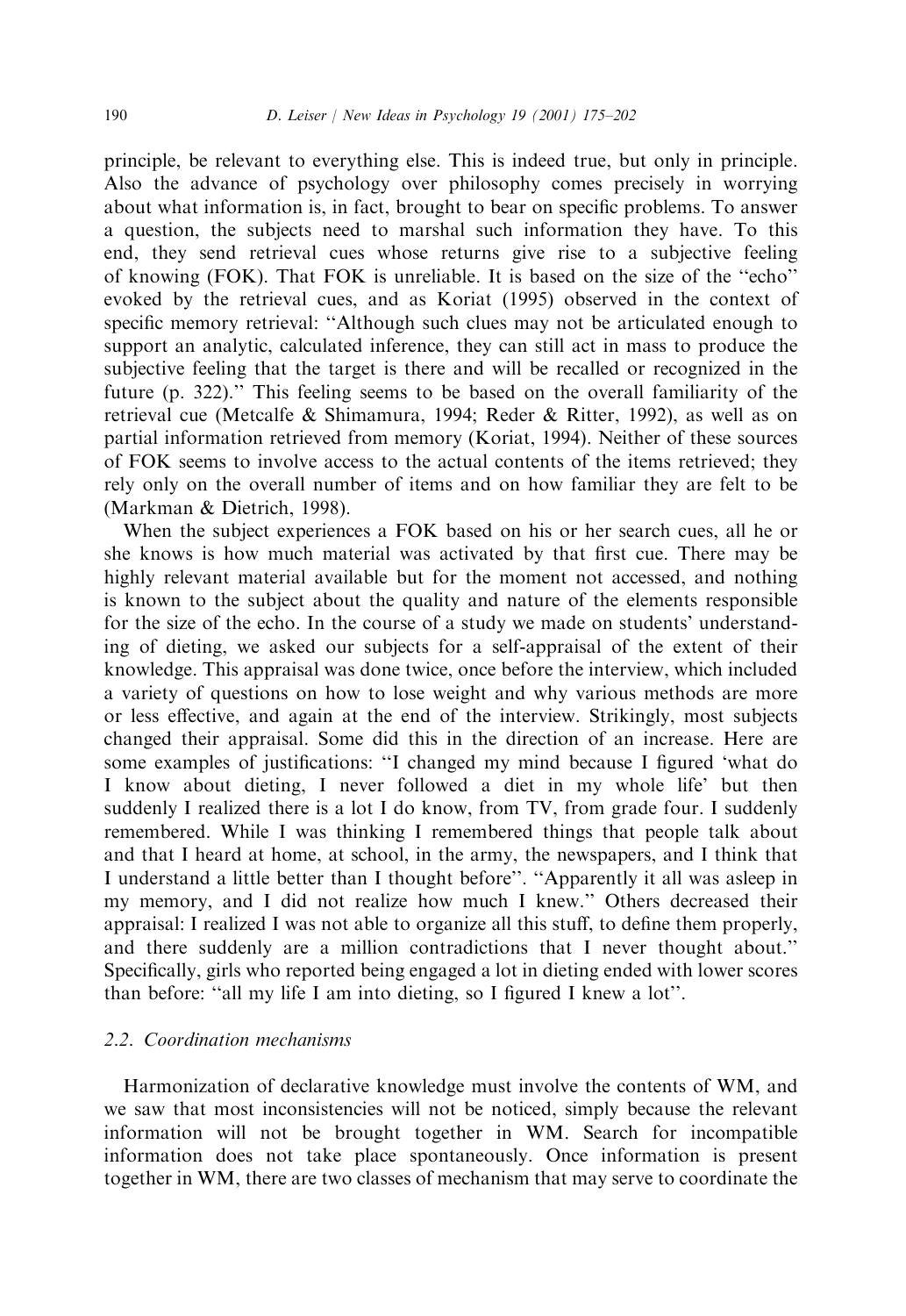pieces, corresponding to two classes of processes: automatic and parallel, on the one hand, and controlled and serial, on the other.<sup>9</sup> However, since there are strong limits on the number of propositions that can be considered together, large-scale integration is usually beyond our cognitive means.

# 2.2.1. Parallel constraint satisfaction models

In these systems, the degree of coherence of any two propositions or attitudes is known, and the system, starting from a given level of support for each proposition, attempts to adjust the level of belief in each proposition so to obtain a maximally coherent system. Such a system is not fully conscious, though it relies on the concurrent presence in working memory of the set of propositions to be co-adapted. Its output is closed, in that no new propositions enter the set once the process is started, and its output is a novel set of degrees of belief in those propositions. Some beliefs are rejected, others are upheld. Read and Miller (1994) observe, in this context, that evaluation of coherence is only local: The greater the degree of attention paid to a node, the greater the amount of activation it can send to other nodes (Holyoak & Simon, 1999; Ranney & Schank, 1998; Read & Miller, 1994; Shultz & Lepper, 1992; Thagard, 1989,1992).

Holyoak & Simon (1999), for instance, asked their subjects to rate their support for a range of seemingly unrelated propositions and found at first, as expected, no particular correlations between these judgements. When they presented these propositions, but this time in the context of a trial so that each of the propositions either supports or weakens the case of one of the parties in the trial, it was found that subjects move towards coherence. If a subject judged in favor of one party, she also tended to agree to all of the propositions that support that verdict. A kind of backwards reasoning is involved, from the conclusion (the verdict) to the antecedents, so as to obtain a maximally coherent position. Such a system is not fully conscious, but relies on the concurrent presence in working memory of the set of propositions to be coadapted.

A broadly similar parallel-constraint satisfaction model was also proposed (Kunda & Thagard 1996) to account for the information flow between stereotypes, behaviors, and traits, and how multiple stereotypes jointly affect impressions. Such constraint satisfaction networks are relatively automatic processes that require little conscious processes.

An apparent objection could come from the work by McGuire (1990), who claims that when a change is directly induced in one part of a belief system, it produces predictable adjustments in other parts. For instance, a core events desirability will be adjusted to its likelihood and therefore to its pattern of salient antecedents. McGuire studies thought systems (the term is taken to include attitudes, cognitions, and

<sup>&</sup>lt;sup>9</sup>We are concerned in this section with general mechanisms for the harmonization of knowledge. There exist also other specialized mechanisms. For instance, Kruglanski (1989) showed that various effects (the algebra of love/hate relations, aggression/support, halo effects, dissonance, etc.) are all fundamentally issues of logical coherence. On the other hand, it is perfectly possible that each of these special cases is represented by a different neural, even hormonal, system. The coherence mechanisms could be specialized and distinct, despite their having the same logical or even computational structure.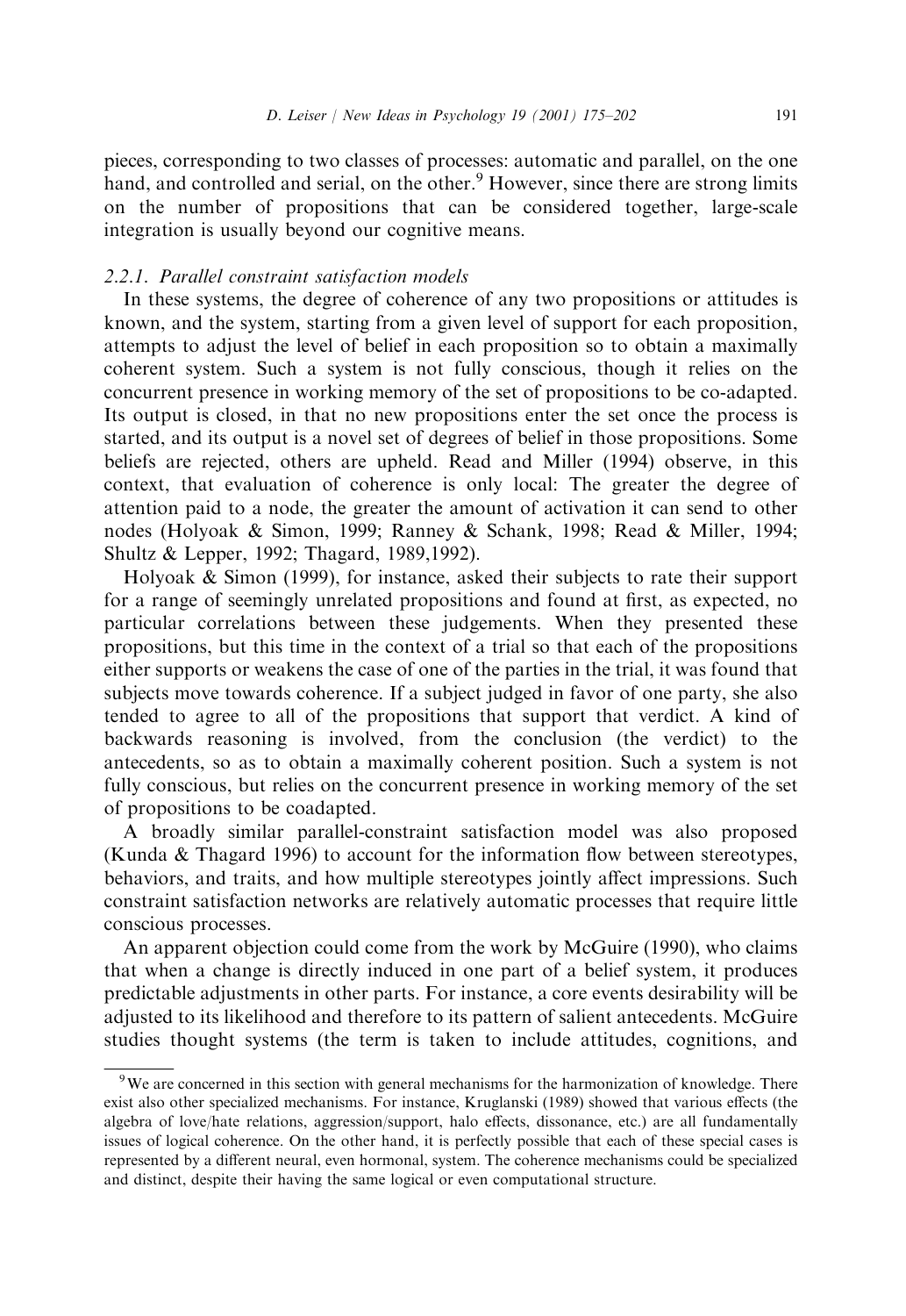beliefs) of ''moderate complexity–consisting of a dozen or so 'topics of awareness'"-usually a core event that might befall the person, and its salient antecedents and consequences. He manipulates the desirability or likelihood judgements of a core event, and studies the patterns of salient antecedents and consequences evoked by mention of the core event. While McGuire concludes that thoughts are ''organized into connected and coherent minisystems'', the pattern of evocation does not imply anything about the prior organization of the topics into such a minisystem. Actually, his findings only show that desirability and likelihood affect the search differentially when evocation takes place.

#### 2.2.2. Deliberation

The second way to integration consists in taking a set of incompletely coordinated propositions, and constructing an account that would encompass them all as far as possible. Deliberation is a  $\ldots$  deliberate, controlled, serial activity consisting in the confrontation of propositions, searching for evidence to decide what to believe, the use of various cognitive moves to remove seeming contradictions (distinctions, dissociations, explanations, auxiliary hypotheses, exceptions, etc.). Its output—if successful—is an "account" that may involve many propositions *beyond* those of the starting set: propositions retrieved or based on contents of the LTM, and novel constructions, created to remove existing inconsistencies. Finding individual explanations is a task we are rather skilled in, consisting as it does in searching for an explanation in our store (Abelson & Lalljee, 1988; Pennington & Hastie, 1988) or constructing a new one, on the basis of preexisting knowledge and patterns of cooccurrence. However, coordinating explanations is not an activity one spontaneously engages in: one is happy with finding the individual explanation, whereas building a wider explanatory theory is not a natural activity.

A special cognitive task is explanation. Providing a complete explanatory system is not a task one usually engages in. People are happy with the most perfunctory or vacuous explanation: aspirin has headache-curing properties, just as in Moliere's " play its ''dormitive'' (sleep inducting) powers explain why poppy makes you sleepy. Knowing just the relation is not useless: it does predict that taking aspirin will help you with your headache; when you have a headache, you know what to do. But a narrowly pragmatic focus may not always be enough, and success is sometimes served by getting a grip on a causal explanation.

Toulmin (1958) developed a theory of scientific argument based on the roles that propositions play within an argument. A claim is supported by data, and the warrant is the general rule by virtue of which the data are a support for the claim; a backing is a reason for accepting a warrant. It may be a recursive justification (treating the original warrant as a claimto be justified), or it may be an appeal to authority or some other reason for belief. Thagard (1998), who analyzes the relations between patterns of correlations, causes, and mechanisms with the view of explaining disease, in his chosen example, offers a broadly similar theory. Patterns of relative sizes of correlation may help us to formulate causal dependencies (Cheng, 1997; Glymour, 1998) while conversely, a postulated mechanism and pattern of causal dependency helps us focus on the relevant relative correlations. However, in all such cases,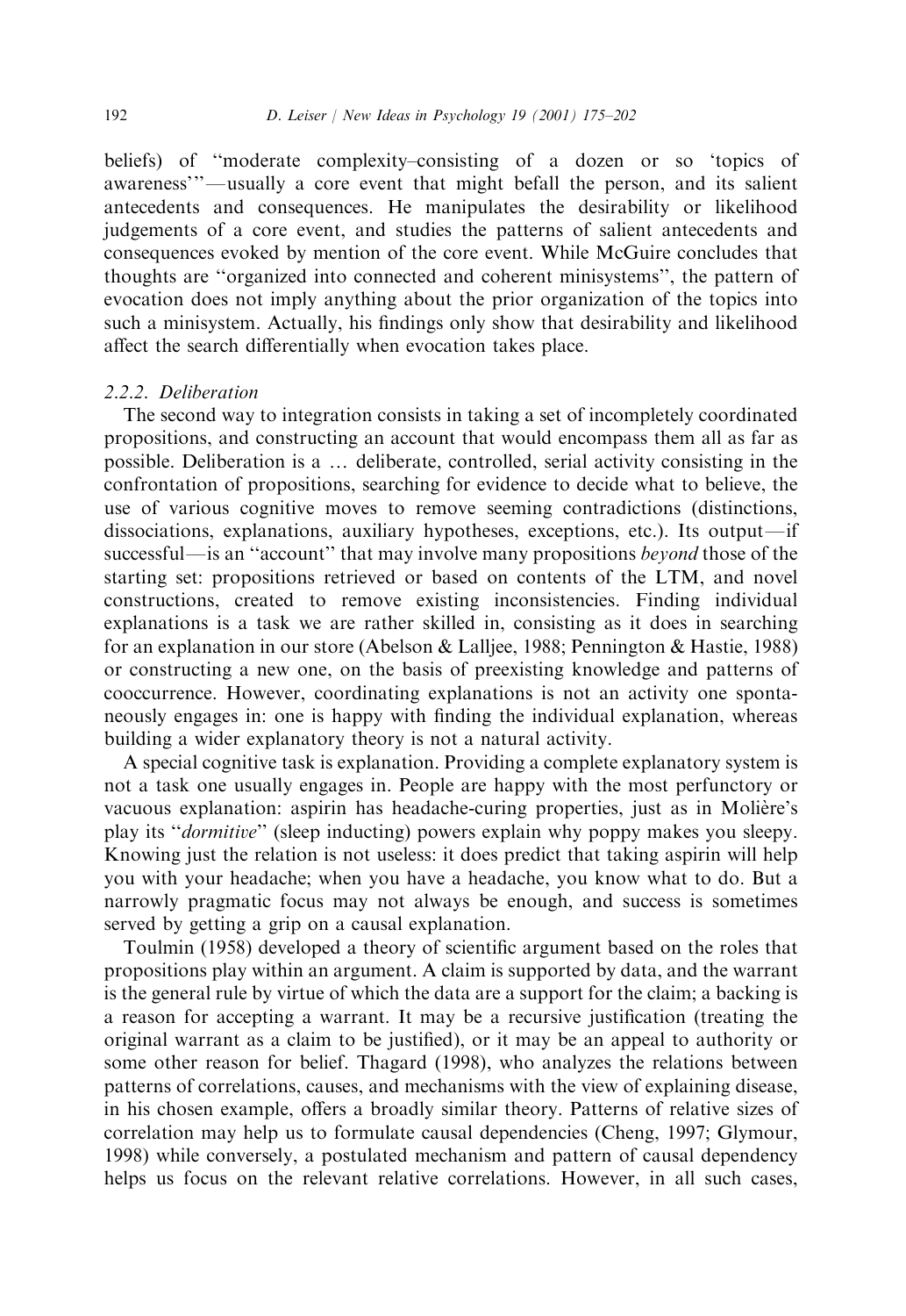the number of propositions involved in establishing a causal explanation remains very small, as it has to stay within the narrow confines of what we can cognitively handle.

If the topic at hand is important to the thinker, there will be a corresponding set of propositions such that several of its members will frequently be activated concurrently, in various combinations. If she coordinates a subset every time, little by little the whole may well become coordinated. However, this is a process that would take a long time, and there is no guarantee that it will converge: it may also result in oscillation between various positions. In any event, it will usually happen in the mind of serious scientists in their chosen field, not in everyday activity. This fits in with the conclusion reached by Carey and Spelke (1994): major theory changes occur in the mind of scientists or other specialists (and can be imparted to individuals by a process of education).

This view would be opposed by many, especially cognitive developmentalists, whose very domain is focused on the elaboration of novel theories by their subjects. For Karmiloff-Smith (1993) ''The child is a spontaneous theory-builder (about language, physics, etc.).'' Similar views are held by Gopnik and Wellman (1992), Vosniadou and Brewer (1992), Carey (1991). There is no gainsaying that theories do develop in childhood and there is no doubt that their cognitive competences develop with age. But regarding the process itself, nothing precludes its taking place in the working memory of children too. Consider the study by Vosniadou and Brewer (1992; building on the work by Nussbaum& Sharoni-Dagan, 1983), which showed that individual children are actually quite consistent in their distorted and varied understanding of the shape of the earth. Briefly, children are faced with two apparently incompatible sets of data about the earth: it appears flat, yet they receive information about it being spherical. Faced with this contradiction, children develop special models that somehow reconcile the two views. For instance, some claim that the earth is a disk (i.e., both flat and round), see themselves as on standing on a flat surface inside a hollow sphere, or differentiate between the flat surface they stand on and the celestial object called planet earth. While Vosniadou and Brewer demonstrate how far the children are consistent in holding on to a given view, they too recognize that for some (perhaps the more outlandish models) the child constructs the model ''on the fly'', when confronted by the experimenters' questions. Certainly, in working with children on Piagetian tasks, it is extremely common to see them resolving the contradiction there and then, after their initial puzzlement.

Children's resolution of such contradictions may well be based on conscious deliberation too. Consider for instance a study by Mazens and Lautrey (2000), who studied children's understanding of sound, and more specifically whether sound could traverse solids. At first, their answers seemed incoherent: sometimes sound was believed to pass through solids sometimes not, without any apparent system. Further study revealed the logic of their judgements. Sound can pass through solids provided one out of two conditions is fulfilled: if the sound is stronger than the material, or if there are *holes* in the material. Further, children have fairly systematic notions about the relative strength of sounds and various materials, and as to whether or not they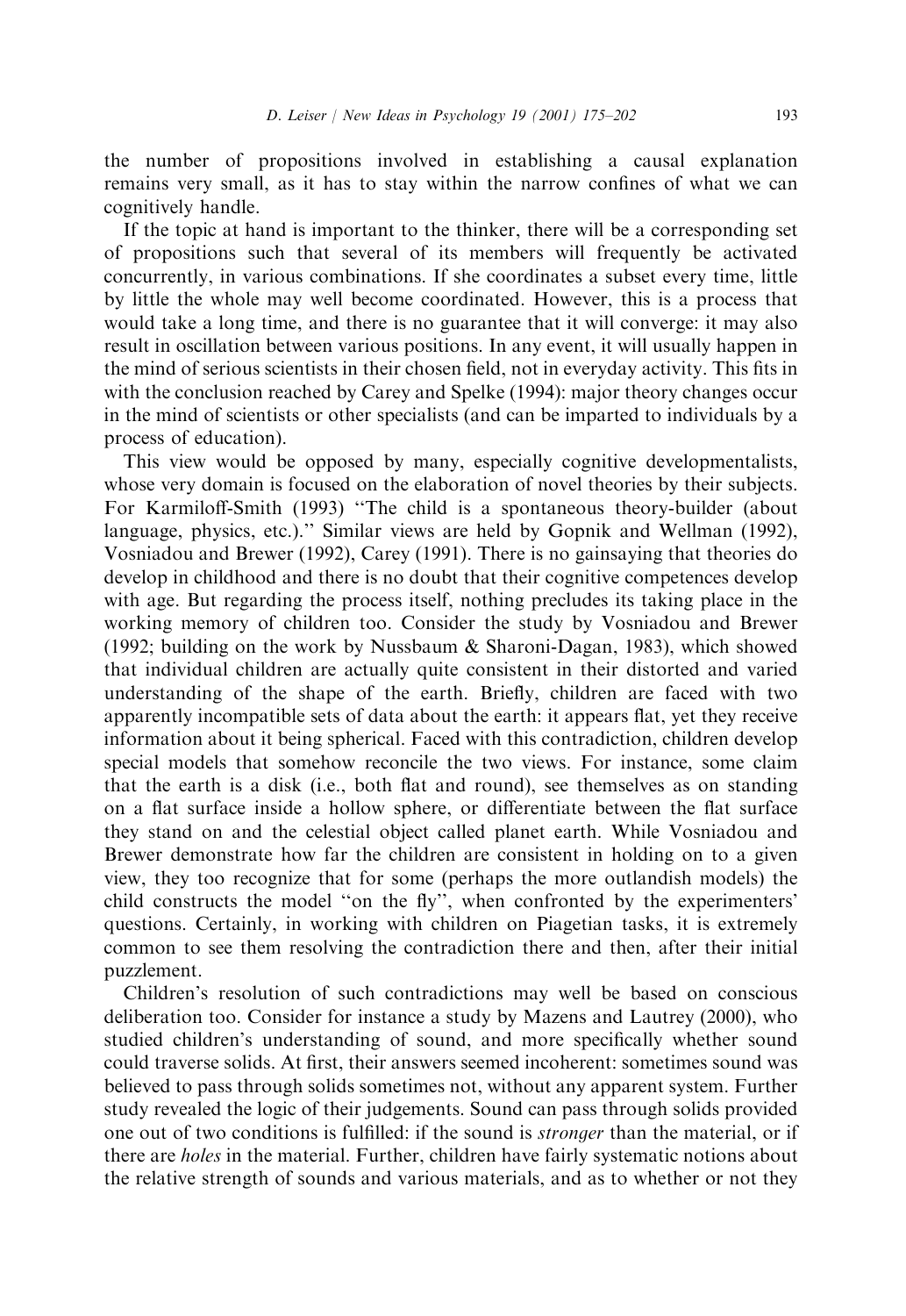have holes in them. The theory involved attributed to the sound properties of materials: substantiality, permanence, weight, etc. One can see how children arrived at this theory. On the one hand, knowledge about complex domains relies on the accumulation of information about the frequency statistics of the stimuli and respond to new events on the basis of their featural overlap with stored representations. They had to summarize from past experience when sound did traverse an obstacle and when it was blocked or muffled. This knowledge is collected, but need not be verbalized or ever consciously accessed under normal circumstances. When children were pointedly requested to explain their apparent fluctuations, they had to formulate their knowledge, and for this had to rely on and adapt their existing concepts.

Summarizing, they had to perform two operations: (1) Extract the regularities fromtheir experience: This part is akin to data mining techniques: factor analysis, cluster analysis, multi-dimensional scaling, where a number of dimensions, factors or clusters are identifiable (Purkhardt & Stockdale, 1993), or connectionist systems, in which the weights on connections between units reflect the degree of statistical relatedness of the elements (Shanks, 1997). (2) Formulate the regularity and interpret it. This process involves already existing concepts and notions (Cheng, 1997) that guide the process. Ultimately, they assimilated the process of sound traversal of materials to that of traversal of one material by another: it will take place when sound can seep through the obstacle, or if it can force its way through, and they did so by consciously formulating.

In any event, since even adults do *not* construct extensive coherent accounts on most topics, the degree of coherence in children's theories should not be exaggerated. Researchers and other practitioners who engage in mapping cognitions find directed graphs or "conceptual structures" $\overline{a}$  graphic notation for typed first-order logic (Sowa, 1992)—very serviceable (Axelrod, 1976; Laukkanen, 1994, 1996; Sevón, 1984), to the point that a range of commercial software now exists to facilitate this type of mapping. The basic elements of such graphs are pairwise links between propositions or concepts. The ''map'' consists in bringing a set of such links together in the same graph. A common finding is that people typically refer only to pairwise links or chains of such links. People can readily point at two quantities, and describe how changes in one effect changes in the other. When these binary relations are combined into a map, patterns emerge, and these often come as a novelty to those very people who provided the binary relations. In that sense, the overall structure may not be ascribed to the respondents, who remain unaware of it. For instance, Williamson and Wearing (1996) mapped painstakingly the economic cognition of their subjects. They concluded that, where there exists an overall cognitive map that includes all the links mentioned by at least some subjects, individual subjects only mention small parts of that overall cognitive map, and none were aware of the whole. Some investigators have commented on how rare it is for subjects to mention features of the overall structure of their understanding, such as loops (Bougon & Weick, 1977; Eden & Ackerman, 1998; Weick & Bougon, 1986; White, 1995a,b), while Senge (1990) calls for "seeing interrelationships rather than linear cause-effect chains''.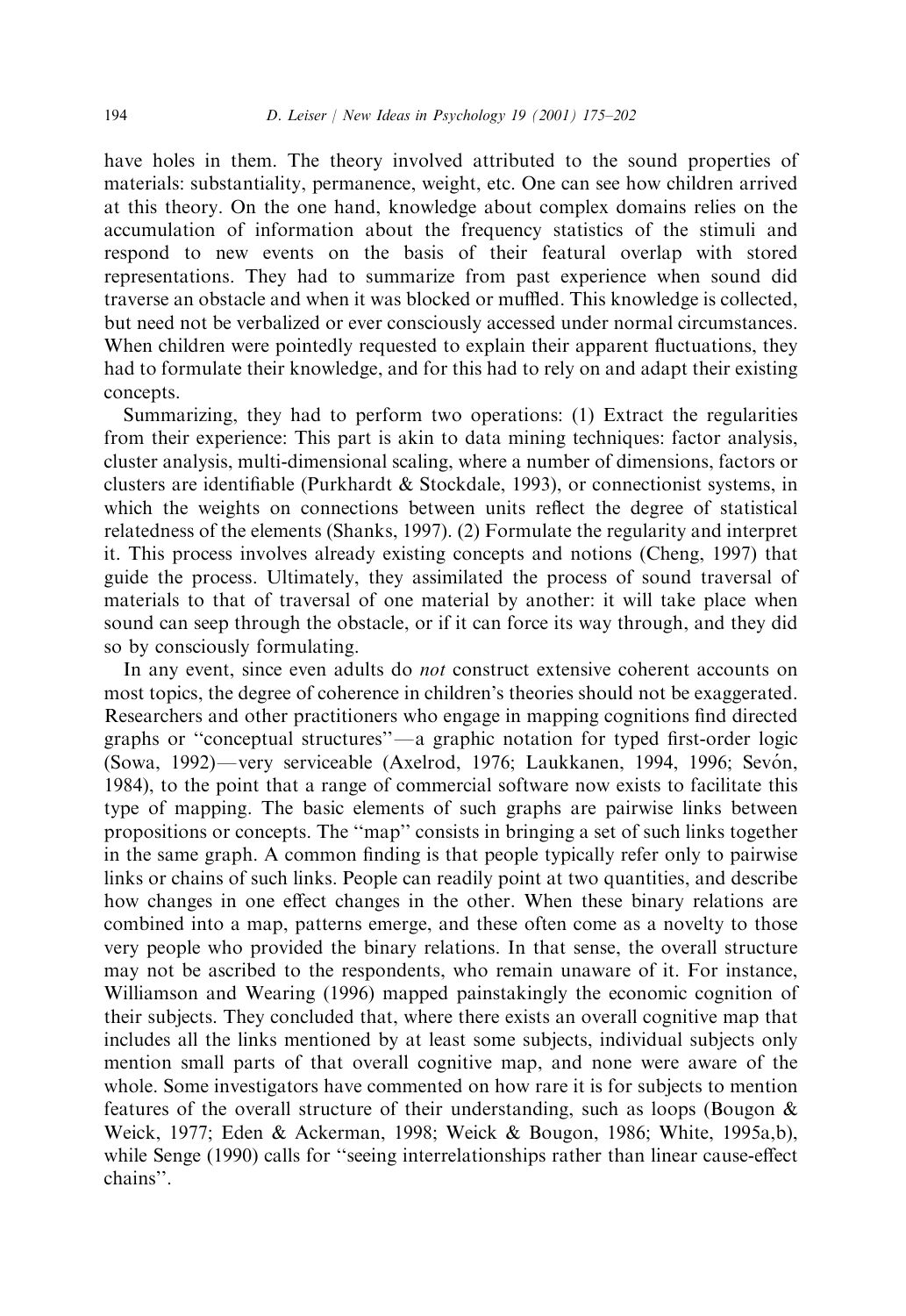The reason for this is that lay knowledge is pragmatic, goal-oriented: Given a proposition (a causal explanation, a generalization), evaluate whether is it true. Given a situation, try and predict what will happen. Thinking is therefore narrowly focused, and satisfied with a local account. Studying the patterns formed by individually useful link is not useful. Cognitive maps are no longer considered as a representation of what is ''in the mind'' of the person who provided the individual links. On the contrary, drawing such maps may be used as a tool to help (usually) managers to get a grip on their own understanding, beneficial precisely because they do not have an overall grasp of its structure (Buzan, 1993; Eden, 1994, 1992). This was already observed long ago by Evans-Pritchard (1937, cited in Moscovici, 1992): common sense observes only certain links in the causal chain. Science observes themall, or at least most of them.

We argued that the requirement that coordination take place in working memory, coupled with the size limitation of working memory precludes largescale integration. This is what must have amazed Marvin, the ''paranoid android'' of Adam's fiction: the human cognitive system described here may seem so ineffectual as to be evolutionarily implausible, and this is a claim worth examining more closely. We commented on three deficiencies: *Explanatory* systems are overly simple. As we saw, patterns of relative sizes of correlation may help us to formulate causal dependencies while, conversely, a postulated mechanism helps us focus on the relevant relative correlations. Individual, local explanations are enough for solving local problems, and our mental apparatus handles them satisfactorily (White, 1984). In Paleolithic times, humans were not expected to combine various explanatory schemata into a unified grand theory.

Decision making. Everyday decisions in pragmatic domains are usually handled very well by existing mechanisms. Remember Sperber's distinction of intuitive and reflective beliefs. Intuitive beliefs are derived, or derivable, fromperception, and are limited to basic concepts referring to perceptually identifiable phenomena and to innately performed unanalyzed abstract concepts. In such familiar domains, the help of decision support systems is not required. The failures of decision making we saw concern decisions in remote professional domains.

Coordination of ontologies of conceptual systems independently evolved is restricted. Since there is no known way of doing this, the failure of our cognitive system cannot constitute an argument. ''Muddling through'' may actually be the best policy. We might need to draw on what turns out to be several disciplines to make a decision, several sets of considerations may be involved as for instance, in economics, where social, moral, economic, and interpersonal considerations all converge (Watson, 1996; Williamson and Wearing, 1996) or in the above excerpt of accounts of ''why my child is epileptic''. When called upon to decide on a course of action, the best we can do may well be to select a dominant conception, or to weight several, without any attempt at deeper integration.

The limitations described here are real enough, and sometimes severe, but may have been evolutionarily irrelevant.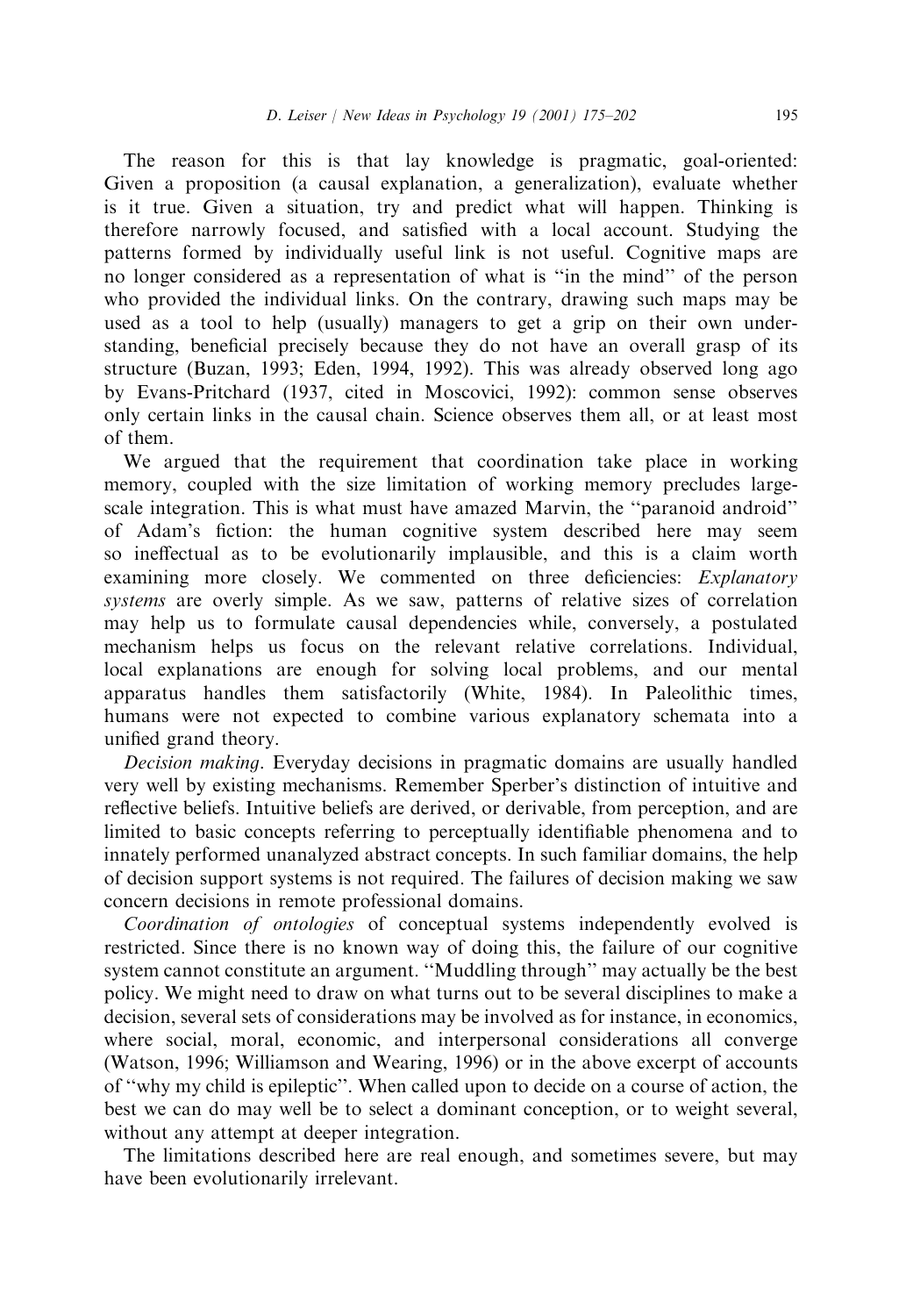# 3. Conclusions

Many years ago, Moore and Newell (1963) suggested the following definition of understanding: ''A systemunderstands knowledge to the extent it uses it whenever it is appropriate''. By that definition, there is little we really understand.

As we stated above, it is inappropriate to ask what is a subject's understanding or naive theory on any given topic, because our knowledge relevant to a given topic does not form, psychologically, a natural kind.

How should research proceed? Another analogy may be useful here, this time from political sociology. Consider the question, ''what does Europe think about including Turkey in the European Union?'', or ''what do the Israeli people think about the status of Jerusalemwhen peace is achieved? These questions reflect legitimate concerns. Of course all Europeans or Israelis do not hold the same view, but a reasonable operationalization might produce a mean opinion, or a breakdown of various views. Much more appropriate, however, would be to distinguish the various groups and currents that underlie the distribution of opinions. Thus, one could point to distinctions between respondents on the basis of their cultural background, economic circumstances, geography, religion, age and so forth. Such a finer analysis is not only important to generate a representative sample, but more deeply, it is essential to understand the dynamics of the positions, and to predict their future evolution, on the basis of predictable demographic changes, economic and cultural development, educational intervention and so on.

The same state of affairs results intra-psychologically as well. It is not enough to obtain a respondent's report on his or her naive theory. We must endeavor to identify the miscellaneous cognitive systems that contribute or constitute the naive theory, see when each is brought to bear, how they interact and what affects the outcome. The process of knowledge acquisition is such that lack of consistency is the normal state. If contradictions and inconsistencies are resolved in or under the control of WM, a first central question is: What contradictions are tackled? This depends naturally on which ones are encountered, and which will be noticed, which in turn depends on what is retrieved fromLTM: what retrieval cues are formulated and what they retrieve, what types of associative pathways exist and how they affect retrieval. But it also depends on how the subject manages the search and keeps track of the information retrieved. The second central question is: How are inconsistencies resolved? What are the mechanisms to resolve inconsistencies of various kinds, once they are noted?

The subject who tries to build a coherent account may be likened to someone trying to put together the pieces of a puzzle into an image (Williams  $\&$ Hollan, 1981). Subjects may feel (FOK) that they have a fairly large set of pieces. But the image is misleading, and so may be their feeling. Not only are many pieces are missing, but the pieces belong to different puzzles, or to none, while the player is welcome to make new ones. Still, the metaphor captures an essential feature, one that Piaget called la raison constituante in contradistinction to la raison constituée: investigating a naive theory is studying a process more than it is studying a product.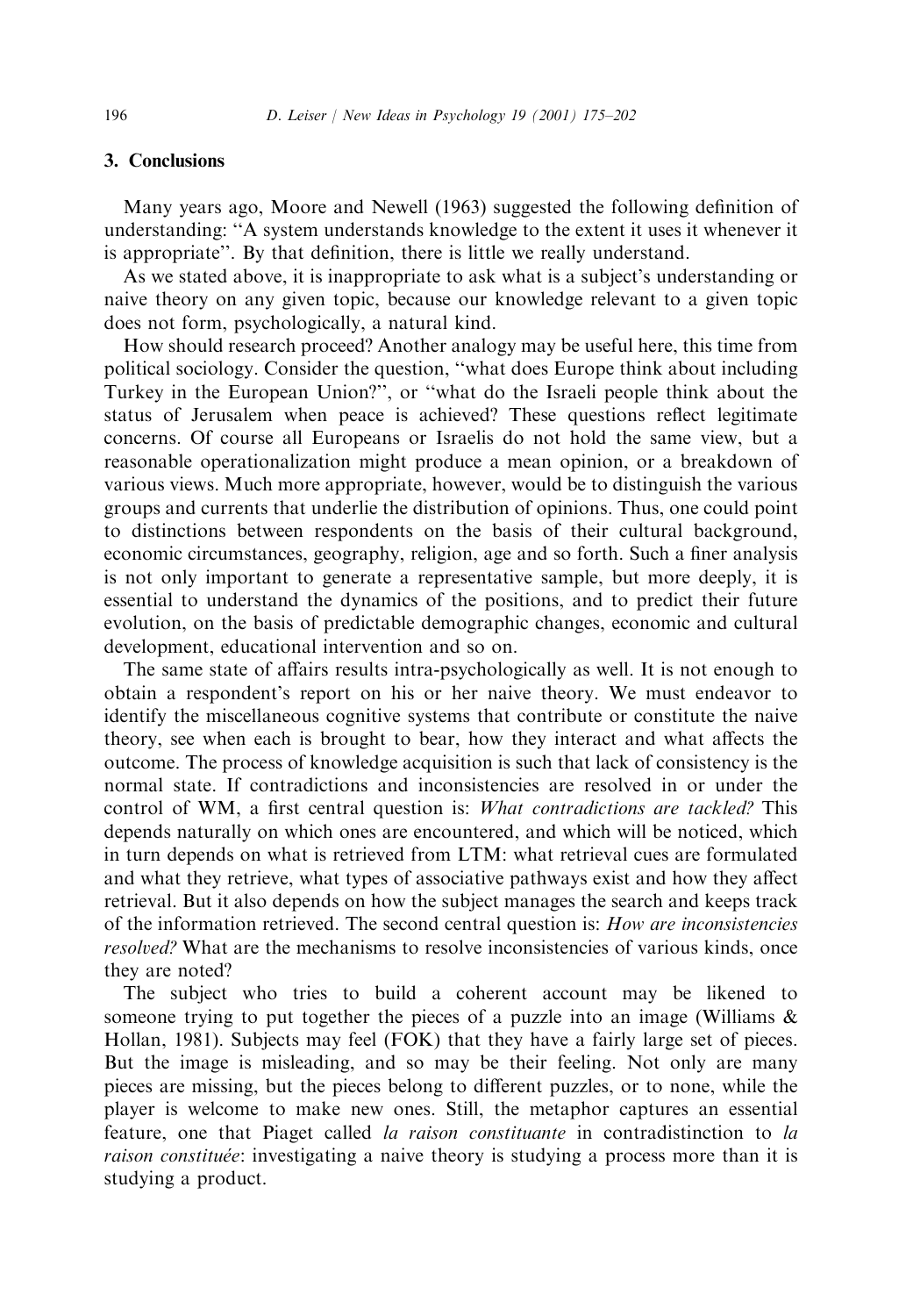# Acknowledgements

I would like to thank Asher Koriat, Susan Carey, Jacques Lautrey, Aaron Sloman, and Yoella Bereby-Meyer for their helpful comments, and Tamar Lavi, Ronit Sher, Yossi Mor-Yossef, Shelly Drori, Ayelet Solal, Ayelet Cassuto, Daphna Eisen, and Liat Beck for their contributions.

#### References

- Abelson, R. P., & Lalljee, M. (1988). Knowledge structures and causal explanation. In D. J. Hilton (Ed.), Seeing the connections in lay causal comprehension: A return to Heider (pp. 175–203). Brighton, UK: Harvester.
- Aha, D. W. (1998). Lazy learning. Dordrecht, MA: Kluwer.
- Anderson, J. R. (1983). The architecture of cognition. New York: Freeman.
- Anderson, J. R. (1993). Rules of the Mind. Hillsdale, NJ: Erlbaum.
- Axelrod, R. (1976). The analysis of cognitive maps. In R. Axelrod (Ed.), Structure of decision: The cognitive maps of political elites (pp. 55–72). Princeton, NJ: Princeton University Press.
- Bachelard, G. (1940). La philosophie du Non. Paris: Presses Universitaires de France.
- Baron, J. (1994). Thinking and deciding (2nd ed.). Cambridge, UK: Cambridge University Press.
- Baumard, Ph. (1999). *Tacit knowledge in organizations*. London: Sage (original work published 1996).
- Bazerman, M. H. (1994). Judgement in managerial decision making (2nd ed.). New York: Wiley.
- Bickhard, M. H., & Campbell, R. L. (1989). Interactivism and genetic epistemology. Archives de Psychologie, 57, 99–121.
- Biswas, G., Schwartz, D., Bhuva, B., Bransford, J., Brophy, S., Balac, T., & Katzlberger, T. (1997). Analysis of student understanding of basic electricity concepts. Technical Report TR-CS-97-01. Nashville, TN: Vanderbilt University.
- Bloch, M. (1998). How we think they think: Anthropological approaches to cognition, memory and literacy. Boulder: Westview Press.
- Bougon, & Weick, K. (1977). Cognition in organizations. Administrative Science Quartely, 22, 606–639.
- Bourdieu, P. (1990). The logic of practice. Stanford, CA: Stanford University Press.
- Breakwell, G. M., & Canter, D. V. (Eds.) (1993). Empirical approaches to social representations. Oxford, England: Clarendon Press, Oxford University Press.
- Brown, A. L. (1989). Analogical learning and transfer: What develops? In S. Vosniadou, & A. Ortony (Eds.), Similarity and analogical reasoning (pp. 369–412). Cambridge, MA: Cambridge University Press.
- Buzan, T. (1993). The mind map book. London: BBC Books.
- Carey, S. (1991). Knowledge acquisition: Enrichment or conceptual change? In R. Gelman, & S. Carey (Eds.), The epigenesis of mind: Essays on biology and cognition (pp. 257–291). Hillsdale, NJ: Erlbaum.
- Carey, S., Gelman, R.(Eds.) (1991). Epigenesis of mind: essays in biology and knowledge. Hillsdale NJ: Erlbaum.
- Carey, S., & Spelke, E. (1994). Domain-specific knowledge and conceptual change. In L. A. Hirschfeld, & S. A. Gelman (Eds.), Mapping the mind: Domain specificity in cognition and culture (pp. 169–200). Cambridge: Cambridge University Press.
- Cheng, P. W. (1997). From covariation to causation: a causal power theory. Psychological Review, 104, 367–405.
- Chi, M. T. H. (1992). Conceptual change within and across ontological categories: Examples from learning and discovery in science. In R. N. Giere, *Cognitive models of science*, Vol. 15 (pp. 129–186). Minneapolis: University of Minnesota Press.
- Clark, A., & Toribio, J. (1998). Cognitive architectures in artificial intelligence: The evolution of research programs. New York: Garland.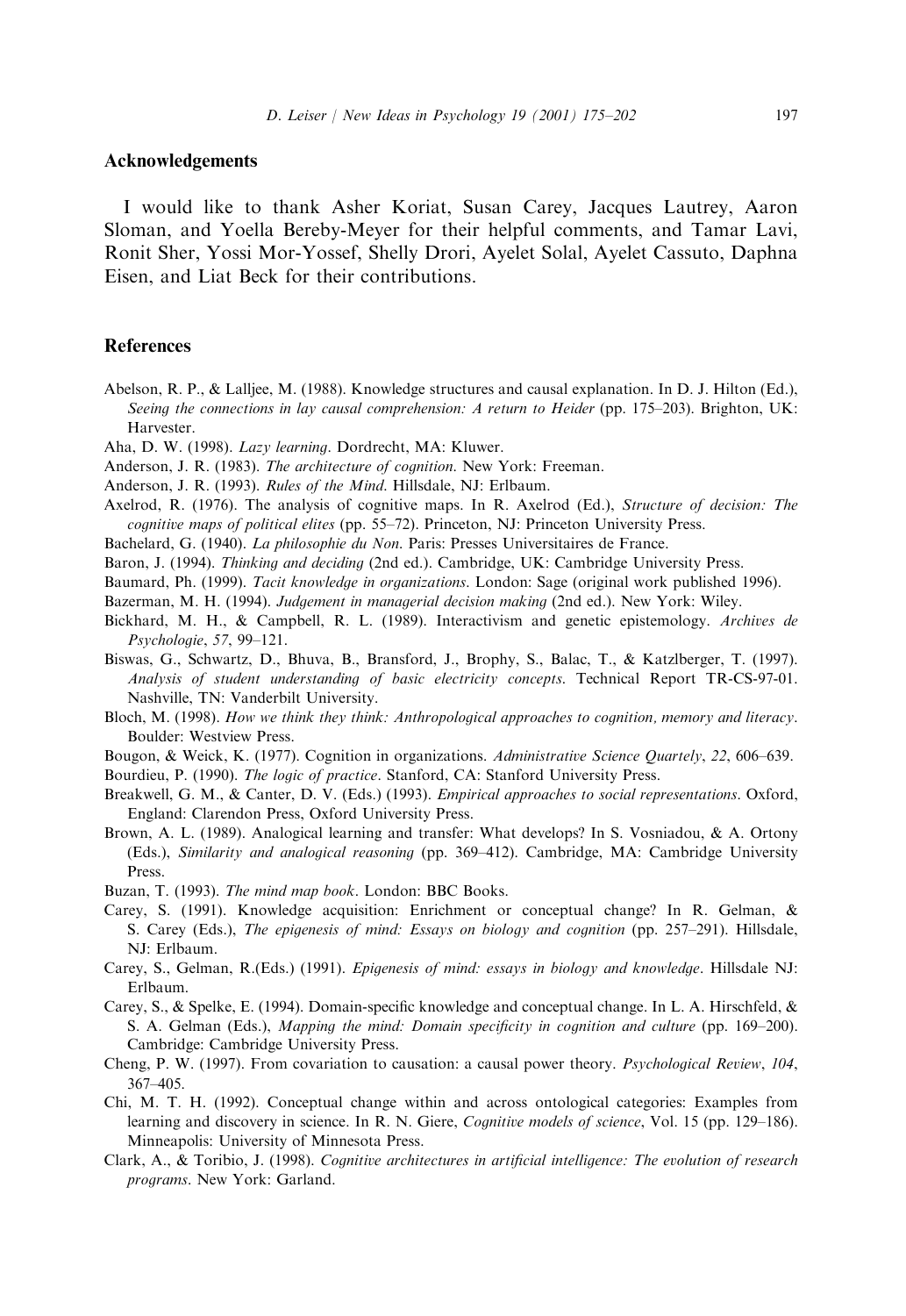- Cooke, N. J., & Breedin, S. D. (1994). Constructing naive theories of motion on the fly. Memory and Cognition, 22, 474–493.
- D'Andrade, R. (1995). The development of cognitive anthropology. Cambridge: Cambridge University Press.
- Dienes, Z., & Perner, J. (1999). A theory of implicit and explicit knowledge. Behavioral and Brain Sciences, 22, 735–755.
- diSessa, A. (1993). Toward an epistemology of physics. Cognition and Instruction, 10, 105–225.
- diSessa, A. (1997). Speculations on the foundations of knowledge and intelligence. In D. Tirosh (Ed.), Implicit and explicit knowledge: and educational approach (pp. 204–244). Norwood, NJ: Ablex.
- diSessa, A., & Sherin, B. L. (1998). What changes in conceptual change. International Journal of Science Education, 20(10), 1155–1191.
- Doise, W. (1989). Cognitions et représentations sociales: l'approche génétique. In D. Jodelet (Ed.), Les représentations sociales (pp. 361–383). Paris: PUF.
- Duveen, G., & Lloyd, B. (Eds.) (1990). Social representations and the development of knowledge. Cambridge, England: Cambridge University Press.
- Eden, C. (1992). On the nature of cognitive maps. Journal of Management Studies, 29, 261–265.
- Eden, C. (1994). Cognitive mapping and problem structuring for system dynamics model building. Special Issue: Systems thinkers, systems thinking. System Dynamics Review, 10, 257–276.
- Eden, C., & Ackerman, F. (1998). *Makina strategy*. London: Sage.
- Elman, J. L., Bates, E. A., Johnson, M. H., Karmiloff-Smith, A., Parisi, D., & Plunkett, K. (1996). Rethinking innateness: a connectionist perspective on development. Cambridge, MA: MIT Press.
- Evans-Pritchard, B. E. (1937). Witchcraft, oracles and magic among the Azande. Oxford: Oxford University Press.
- Fodor, J. A. (1983). The modularity of mind. Cambridge, MA: MIT.
- Foucault, M. (1972). The archaeology of knowledge. New York: Pantheon Books.
- Furth, H. G. (1975). Piaget and knowledge. New York: Prentice-Hall.
- Gardner, H. (1983). Frames of mind: the theory of multiple intelligences. New York: Basic.
- Gentner, D., & Toupin, C. (1986). Systematicity and surface similarity in the development of analogy. Cognitive Science, 10, 277–300.
- Gentner, D., Rattermann, M. J., & Forbus, K. D. (1993). The roles of similarity in transfer: Separating retrievability from inferential soundness. Cognitive Psychology, 25, 524–575.
- Gick, M. L., & Holyoak, K. J. (1980). Analogical problem solving. Cognitive Psychology, 12, 306-355.
- Gigerenzer, G., & Goldstein, D. G. (1996). Mind as computer: Birth of a metaphor. Creativity Research Journal, 9, 131–144.
- Gigerenzer, G., & Regier, T. (1996). How do we tell an association from a rule? Comment on Sloman (1996). Psychological Bulletin, 119(1), 23–26.
- Glymour, C. (1998). Learning causes: Psychological explanations of causal explanations. Minds and Machines, 8(1), 39–60.
- Godden, D., & Baddeley, A. D. (1975). Context-dependent memory in two natural environments: on land and under water. British Journal of Psychology, 66, 325–331.
- Goodwin, P., & Wright, G. (1991). *Decision analysis for management judgement*. New York: Wiley.
- Gopnik, A., & Wellman, H. M. (1992). Why the childs theory of mind really is a theory. Special Issue: Mental simulation: Philosophical and psychological essays. *Mind and Language*, 7, 145–171.
- Granic, I., & Lamey, A. V. (2000). The self-organization of the Internet and changing modes of thought. New Ideas in Psychology, 18(1), 93–107.
- Gruber, T. R. (1993). A translation approach to portable ontologies. Knowledge Acquisition, 5(2), 199–220.
- Guarino, N., & Giaretta, P. (1995). Ontologies and knowledge bases-towards a terminological clarification. In N. J. Mars (Ed.), Towards very large knowledge bases-Knowledge building and knowledge sharing (pp. 25–32). Amsterdam: IOS Press.
- Helman, C. G. (1978). Feed a cold, starve a fever-Folk models of infection in an English suburban community, and their relation to medical treatment. Culture, Medicine and Psychiatry, 42, 107–137.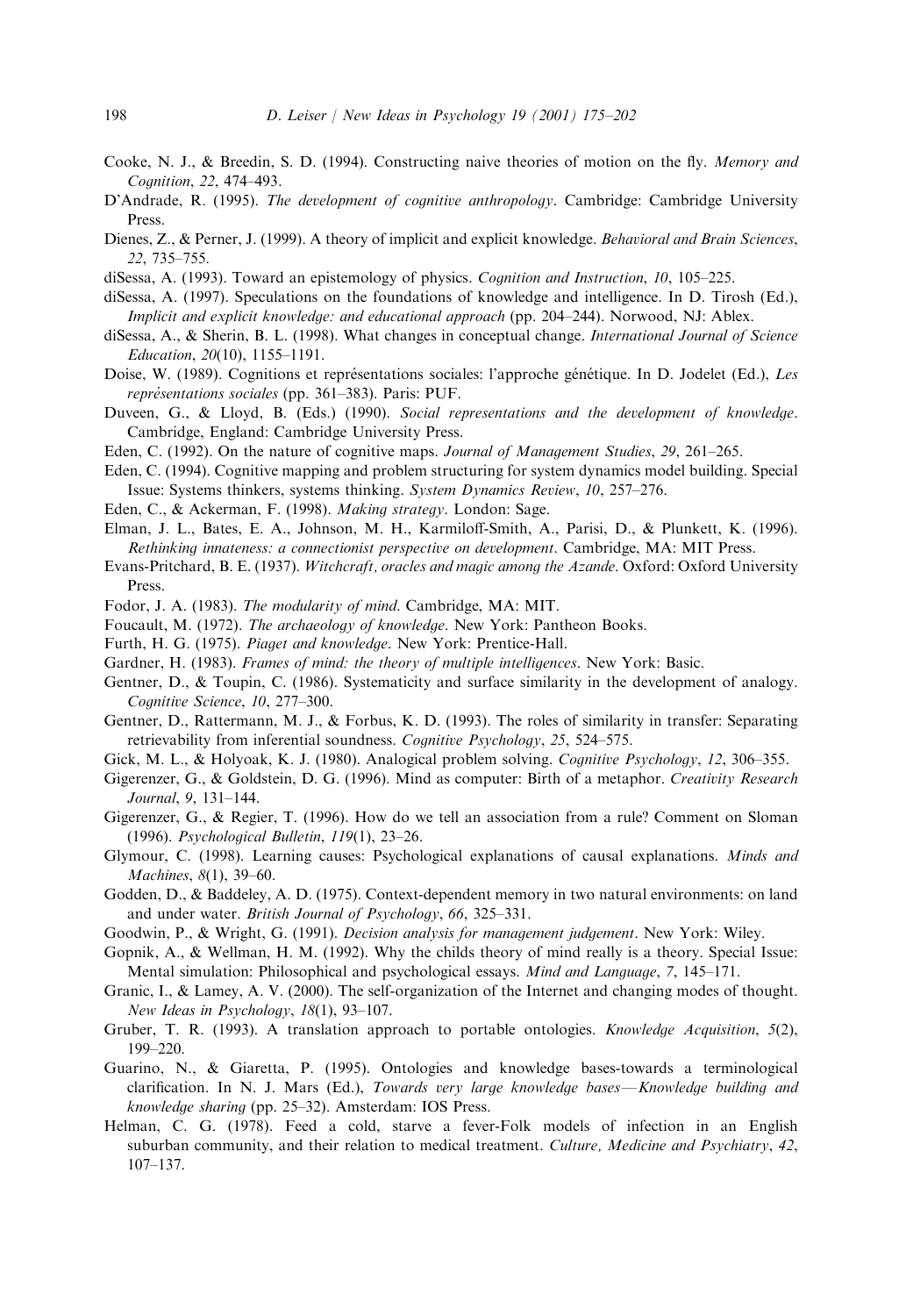- Higgins, E. T. (1996). Knowledge activation: Accessibility, applicability, and salience. In E. T. Higgins, & A. Kruglanski (Eds.), Social Psychology: Handbook of basic principles (pp. 133–168). New York: Guilford Press.
- Hintzman, D. L. (1986). "Schema abstraction" in a multiple-trace memory model. Psychological Review, 93, 411–428.
- Hirschfeld, L. A. & Gelman, S. A. (Eds.) (1994). Mapping the Mind: Domain specificit in cognition and culture. Cambridge: Cambridge University Press.
- Holyoak, K. J., & Koh, K. (1987). Surface and structural similarity in analogical transfer. Memory and Cognition, 15(4), 332–340.
- Holyoak, K. J., & Simon, D. (1999). Bi-directional reasoning in decision making by constraint satisfaction. Journal of Experimental Psychology: General, 128(1), 3–31.
- Holyoak, K. J., Novick, L. R., & Meltz, E. (1994). Component processes in analogical transfer: mapping, pattern completion and adaptation. In K. J. Holyoak, & J. A. Barnden (Eds.), Advances in connectionist and neural computation theory: Analogical connections, Vol. 2 (pp. 113–180). Norwood, NJ: Ablex.
- Johnson, S. C., & Carey, S. (1998). Knowledge enrichment and conceptual change in folkbiology: Evidence from Williams syndrome. Cognitive Psychology, 37(2), 156–200.
- Kaiser, M. K., Proffitt, D. R., Whelan, S. M., & Hecht, H. (1992). Influence of animation on dynamical judgements. Journal of Experimental Psychology: Human Perception and Performance, 18, 384–393.
- Karmiloff-Smith, A. (1992). Nature, nurture and PDP: Preposterous developmental postulates? Connection Science, 4(3), 253–269.
- Karmiloff-Smith, A. (1993). Beyond modularity: a developmental perspective on cognitive science. Cambridge, MA: MIT Press.
- Keil, F. C. (1990). Constraints on constraints: Surveying the epigenetic landscape. Cognitive Science, 14(1), 135–168.
- Keil, F. C. (1994). The birth and nurturance of concepts by domains: the origins of concepts of living things. In L. A. Hirschfeld, S. A. Gelman (Eds.), Mapping the mind: Domain specificity in cognition and culture. Cambridge: Cambridge University Press.
- Kleinman, A. (1988). The illness narratives: Suffering, healing and the human condition. New York: Basic Books.
- Knowlton, B. (1997). Declarative and nondeclarative knowledge: Insights fromneuroscience. In K. Lamberts, & D. R. Shanks (Eds.), *Knowledge, concepts and categories* (pp. 215–246). Hove, UK: Psychology Press.
- Koriat, A. (1994). Memory's knowledge of its own knowledge: The accessibility account of the feeling of knowing. In J. Metcalfe, & A. P. Shimamura (Eds.), Metacognition: Knowing about knowing (pp. 115–135). Cambridge, MA: The MIT Press.
- Koriat, A. (1995). Dissociating knowing and the feeling of knowing: Further evidence for the accessibility model. Journal of Experimental Psychology General, 124(3), 311–333.
- Kruglanski, A. W. (1989). Lay epistemics and human knowledge: Cognitive and motivational bases. New York: Plenum Press.
- Kunda, Z., & Thagard, P. (1996). Forming impressions from stereotypes, traits, and behaviors: A parallelconstraint-satisfaction theory. Psychological Review, 103(2), 284–308.
- Laukkanen, M. (1994). Comparative cause mapping of organizational cognitions. Special Issue: Cognition within and between organizations: Five key questions. Organization Science, 5, 322–343.
- Laukkanen, M. (1996). Conducting cause mapping research: Opportunities and challenges. In B. Wintersheid, & C. Eden (Eds.), Managerial and organizational cognition: New directions in theory, methods and research (pp. 168–192). London: Sage.
- Leiser, D. (1996). Computational emergence and development emergence: a sobering survey. Intellectica, 22, 203–227.
- Leiser, D. (1997). The dynamics of cumulative knowledge. *Behavioral and Brain Sciences*, 20(1), 76.
- Leiser, D., Doitsch, E., & Meyer, J. (1996). Mothers' lay models of the causes and treatment of fever. Social Science & Medicine, 43(3), 379–387.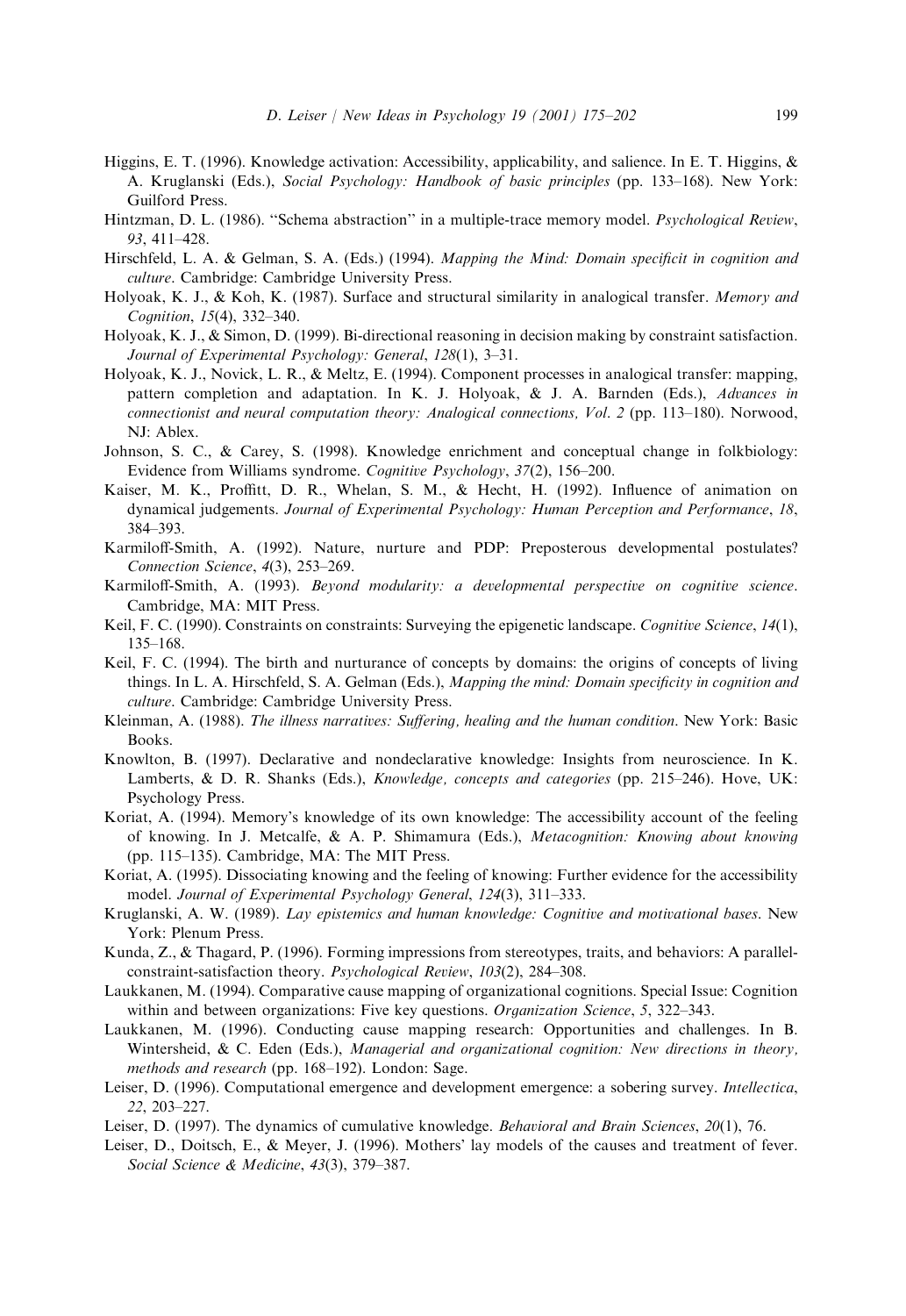Leiser, D., Sevón, G., & Levy, D. (1990). Children's economic socialization: Summarizing the crosscultural comparison of ten countries. Special Issue: Economic socialization. Journal of Economic Psychology, 11(4), 591–631.

Logan, G. D. (1988). Toward an instance theory of automatization. Psychological Review, 95(4), 492–527.

Markman, A. B., & Dietrich, E. (1998). In defense of representation as mediation. Psycoloquy, 9(48). [http://www.cogsci.soton.ac.uk/psyc-bin/newpsy? 9.48]

- Marshall, J. C. (1977). Minds, machines and metaphors. Social studies of science, 7, 475-488.
- Mazens, K., & Lautrey, J. (2000). Les conceptions naïves en physique: l'exemple du son chez les enfants de 6 à 10 ans. Psychologie Française,  $45(3)$ ,  $283-289$ .
- McCloskey, M. (1983). Intuitive physics. Scientific American, 248, 122–130.
- McGuire, W. J. (1990). Dynamic operations of thought systems. American Psychologist, 45, 504–512.
- Metcalfe, J., & Shimamura, A. P. (Eds.) (1994). *Metacognition: Knowing about knowing*. Cambridge, MA: The MIT Press.
- Moore, J., & Newell, A. (1963). How can MERLIN understand? In L. W. Gregg (Ed.), *Knowledge and* cognition (pp. 201–252). Hillsdale: Erlbaum.
- Morton, J., Hammersley, R. H., & Bekerian, D. A. (1985). Headed records: A model for memory and its failures. *Cognition*, 20(1), 1-23.
- Moscovici, S. (1990). Extending the conversation. In G. Duveen, & B. Lloyd (Eds.), Social representations and the development of knowledge (pp. 164–184). Cambridge: Cambridge University Press.
- Moscovici, S. (1992). La mentalité prélogique des civilisés. In U. Flick (Ed.), La perception quotidienne de la santé et de la maladie — Théories subjectives et représentations sociales (pp. 293-320). Paris: l'Harmattan.
- Mulhall, A. (1996). Cultural discourse and the myth of stress in nursing and medicine. *International* Journal of Nursing Studies, 33(5), 455–468.
- Newell, A. (1990). Unified theories of cognition. Cambridge, MA: Harvard University Press.
- Nussbaum, J., & Sharoni-Dagan, N. (1983). Changes in second grade children's preconceptions about the earth as a cosmic body resulting from a short series of audio-tutorial lesson. Science education, 67, 99–114.
- Pennington, N., & Hastie, R. (1988). Explanation-based decision making: Effects of memory structure on judgment. Journal of Experimental Psychology Learning, Memory and Cognition, 14(3), 521–533.
- Piaget, J. (1951) Play, dreams and imitation in childhood. New York: Norton (original work published 1945).
- Piaget, J. (1974). Adaptation vitale et psychologie de l'intelligence. Paris: Hermann.
- Piaget, J. (1978). Success and understanding. London: Routledge & Kegan Paul (original work published 1974).
- Piaget, J. (1985). The equilibrium of cognitive structures: the central problem of intellectual development. Chicago: University of Chicago Press (original work published 1977).
- Piaget, J., & Garcia, R. (1974). Understanding causality. New York: Norton (original work published 1971).
- Purkhardt, S. C., & Stockdale, J. E. (1993). Multidimensional scaling as a technique for the exploration and description of a social representation. In G. M. Breakwell, & D. V. Canter (Eds.), Empirical approaches to social representations (pp. 272–297). Oxford, England: Clarendon Press, Oxford University Press.
- Quintero, G., & Nichter, M. (1996). The semantics of addiction: Moving beyond expert models to lay understandings. Journal of Psychoactive Drugs, 28(3), 219–228.
- Ranney, M. (1994). Relative consistency and subjects' ''theories'' in domains such as naive physics: common research difficulties illustrated by Cooke and Bredin. Memory and Cognition, 22(4), 494–502.
- Ranney, M., & Schank, P. (1998). Toward an integration of the social and the scientific: Observing, modeling, and promoting the explanatory coherence of reasoning. In S. J. Read, & L. C. Miller, et al. (Eds.), Connectionist models of social reasoning and social behavior (pp. 245–274). Mahwah, NJ, USA: Lawrence Erlbaum.
- Read, S. J., & Miller, L. C. (1994). Dissonance and balance in belief systems: The promise of parallel constraint satisfaction processes and connectionist modeling approaches. In R. C. Schank, &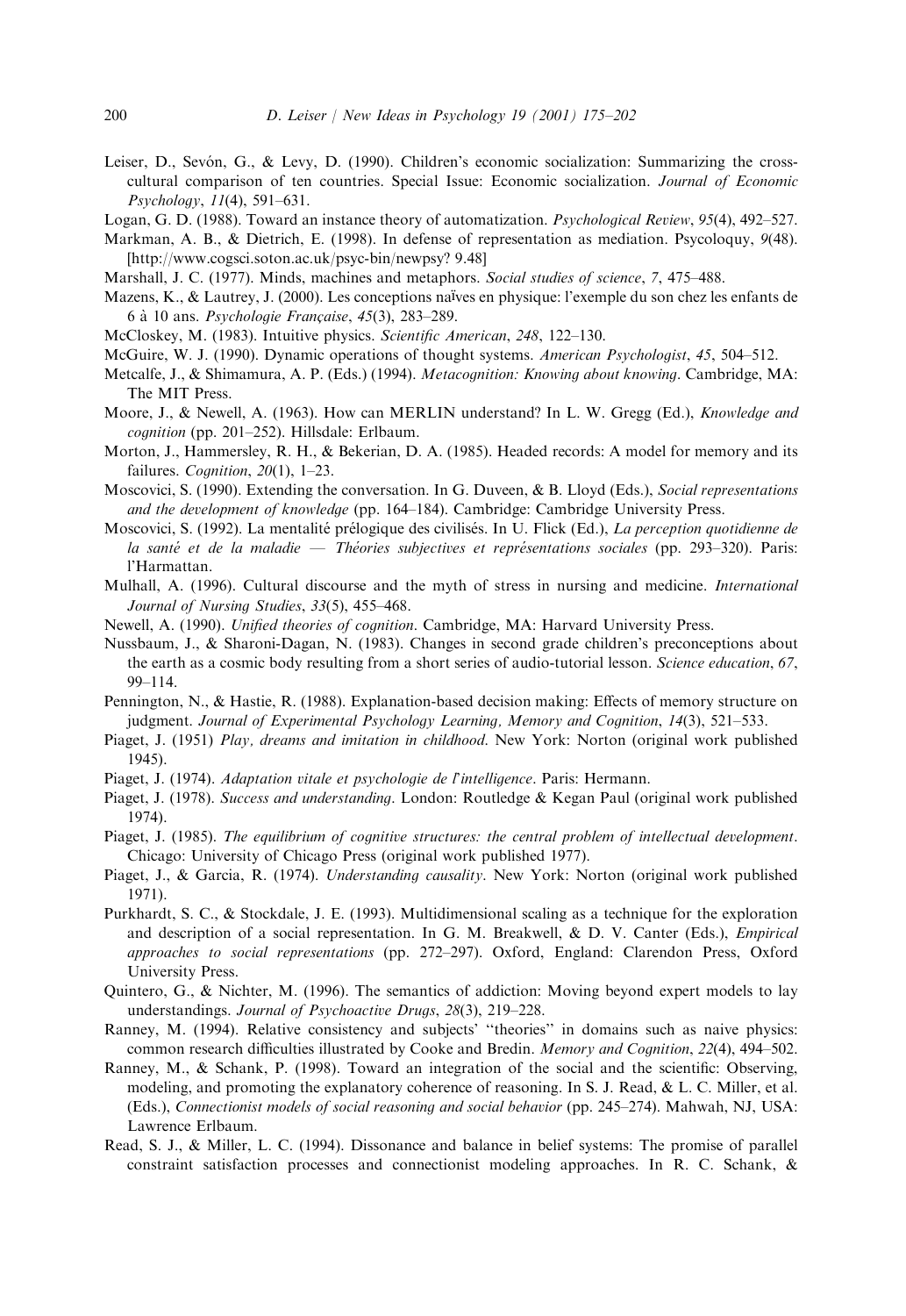E. Langer (Eds.), Beliefs, reasoning and decision making (pp. 209–237). Hillsdale, NJ: Lawrence Erlbaum Associates.

- Reder, L. M., & Ritter, F. E. (1992). What determines initial feeling of knowing? Familiarity with question terms, not with the answer. Journal of Experimental Psychology: Learning Memory and Cognition, 18, 435–451.
- Rosser, R. (1994). Cognitive development: Psychological and biological perspectives. Boston: Allyn and Bacon.
- Ryle, G. (1949). The concept of mind. London: Norton.
- Schwarz, N. (1995). Social cognition: information accessibility and use in social judgement. In E. E. Smith, & D. N. Osherson, Thinking: An invitation to cognitive science, Vol. 3 (pp. 345–376). Cambridge, MA: MIT.
- Schwarz, N. (1999). Self-reports How the questions shape the answers. American Psychologist, 54(2), 93–105.
- Senge, P. M. (1990). The fifth discipline: The art and practice of the learning organization. New York: Doubleday.
- Sevón, G. (1984). Cognitive maps of past and future economic events. Acta Psychologica, 56, 71–79.
- Shanks, D. (1997). Distributed representations and implicit knowledge. In K. Lamberts, & D. R. Shanks (Eds.), Knowledge, concepts and categories (pp. 215–246). Hove, UK: Psychology Press.
- Shanon, B. (1976). Aristotelianism, Newtonianism, and the physics of the layman. Perception, 5, 241–243.
- Sher, R. (1999) Naive theories on couple formation and maintenance. Unpublished MA thesis, Ben-Gurion University, Beer Sheva, Hebrew.
- Shimamura, A. P. (1986). Priming effects in amnesia: Evidence for a dissociable memory function. Quarterly Journal of Experimental Psychology, 38A, 619–644.
- Shultz, T. R., & Lepper, M. R. (1992). A constraint satisfaction model of cognitive dissonance phenomena. Paper presented at the 14th Annual Conference of the Cognitive Science Society.
- Sloman, S. A. (1996a). The empirical case for two systems of reasoning. Psychological Bulletin, 119(1), 3–22.
- Sloman, S. A. (1996b). The probative value of simultaneous contradictory belief: Reply to Gigerenzer and Regier (1996).. Psychological Bulletin, 119(1), 27–30.
- Sowa, J. F. (1992). Conceptual analysis as a basis for knowledge acquisition. In R. R. Hoffman (Ed.), The cognition of experts: Psychological research and empirical AI (pp. 80–96). Berlin: Springer.
- Sparrow, J. (1998). *Knowledge in organization: Access to thinking at work*. London: Sage.
- Spelke, E. S., Breinlinger, K., Macomber, J., & Jacobson, K. (1992). Origins of knowledge. Psychological Review, 99(4), 605–632.
- Sperber, D. (1990). The epidemiology of beliefs. In C. Fraser, & G. Gaskell (Eds.), The social psychology of widespread beliefs (pp. 25–44). Oxford: Clarendon Press.
- Sperber, D. (1997). Intuitive and reflective beliefs. Mind and Language, 12, 67–83.
- Squire, L. R., Knowlton, B. J., & Musen, G. (1993). The structure and organization of memory. Annual Review of Psychology, 44, 453–495.
- Stainton-Rogers, W. (1991). Explaining health and illness: An exploration of diversity. London: Harvester-Wheatsheaf.
- Strauss, C., & Quinn, N. (1998). A cognitive theory of cultural meaning. Cambridge: Cambridge University Press.
- Thagard, P. (1989). Explanatory coherence. Behavioral and Brain Sciences, 12, 435–502.
- Thagard, P. (1992). Conceptual revolutions. Princeton, NJ: Princeton University Press.
- Thagard, P. (1998). Explaining disease: Correlations, causes and mechanisms. Minds and Machines, 8, 61–78.
- Toulmin, S. (1958). The uses of Argument: Cambridge, UK: Cambridge University Press.
- Tulving, E., & Osler, S. (1968). Effectiveness of retrieval cues in memory for words. Journal of Experimental and Psychology, 77, 593–601.
- Uschold, M., King, M., Moralee, S., & Zorgias, Y. (1998). The enterprise ontology. The Knowledge Engineering Review, 11(13), 31–89.